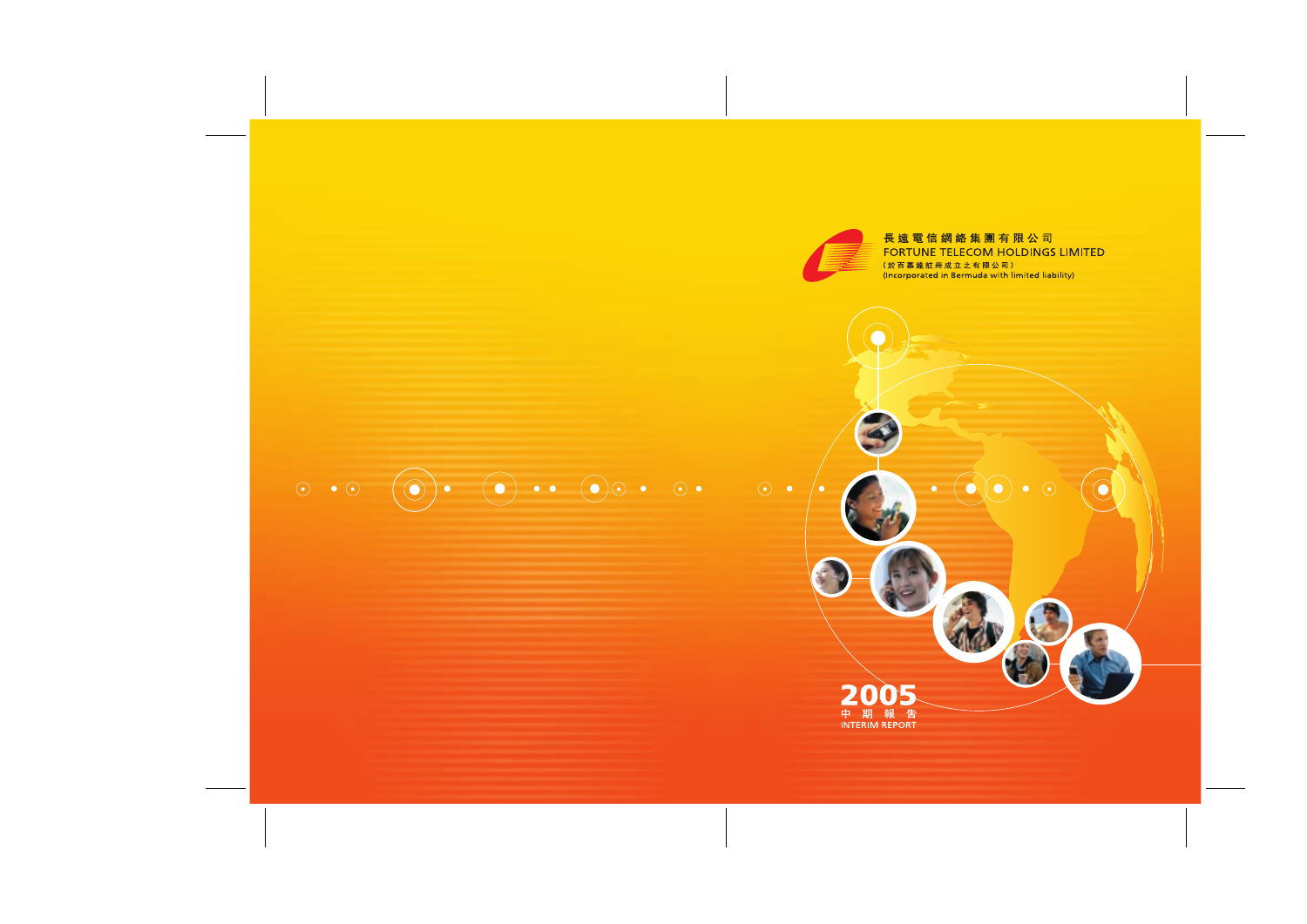# CORPORATE INFORMATION

Board of Directors Chairman Lau Siu Ying

Executive Director Luo Xi Zhi

Non-Executive Directors Fung Oi Ip, Alfonso Lo Wing Yat

Independent Non-Executive Directors Chang Wing Seng, Victor Liu Kwok Fai, Alvan Fok Wai Ming, Eddie

Company Secretary Yuen Wai Ho

Qualified Accountant Yuen Wai Ho

Audit Committee Chang Wing Seng, Victor Liu Kwok Fai, Alvan Fok Wai Ming, Eddie

# Principal Share Registrar and Transfer **Office**

The Bank of Bermuda Limited Bank of Bermuda Building 6 Front Street, Hamilton HM11 Bermuda

# Hong Kong Branch Share Registrar and Transfer Office

Abacus Share Registrars Limited Ground Floor Bank of East Asia Harbour View Centre 56 Gloucester Road Wanchai, Hong Kong

Head Office and Principal Place of **Business** Hong Kong Head Office Room 1505-7, Tower A Regent Centre, 63 Wo Yi Hop Road Kwai Chung, Hong Kong

China Head Office Room C, E and F, 8th Floor, East Tower Shanghai Hi-Tech King World No. 666, Beijing East Road Huang Pu District Shanghai, PRC

Shanghai Office Room 328, Xin Mao Lou No. 2 Tai Zhong Nan Lu Waigaoqiao Free Trade Zone Shanghai, PRC

Auditor Deloitte Touche Tohmatsu

Legal Advisor Conyers Dill & Pearman

Principal Bankers CITIC Ka Wah Bank Standard Chartered Bank Bank of East Asia China Merchants Bank Bangkok Bank

Corporate Web-Sites www.fortunetele.com www.fortunetele.com.cn www.synergy-hk.com.hk

Stock Code 110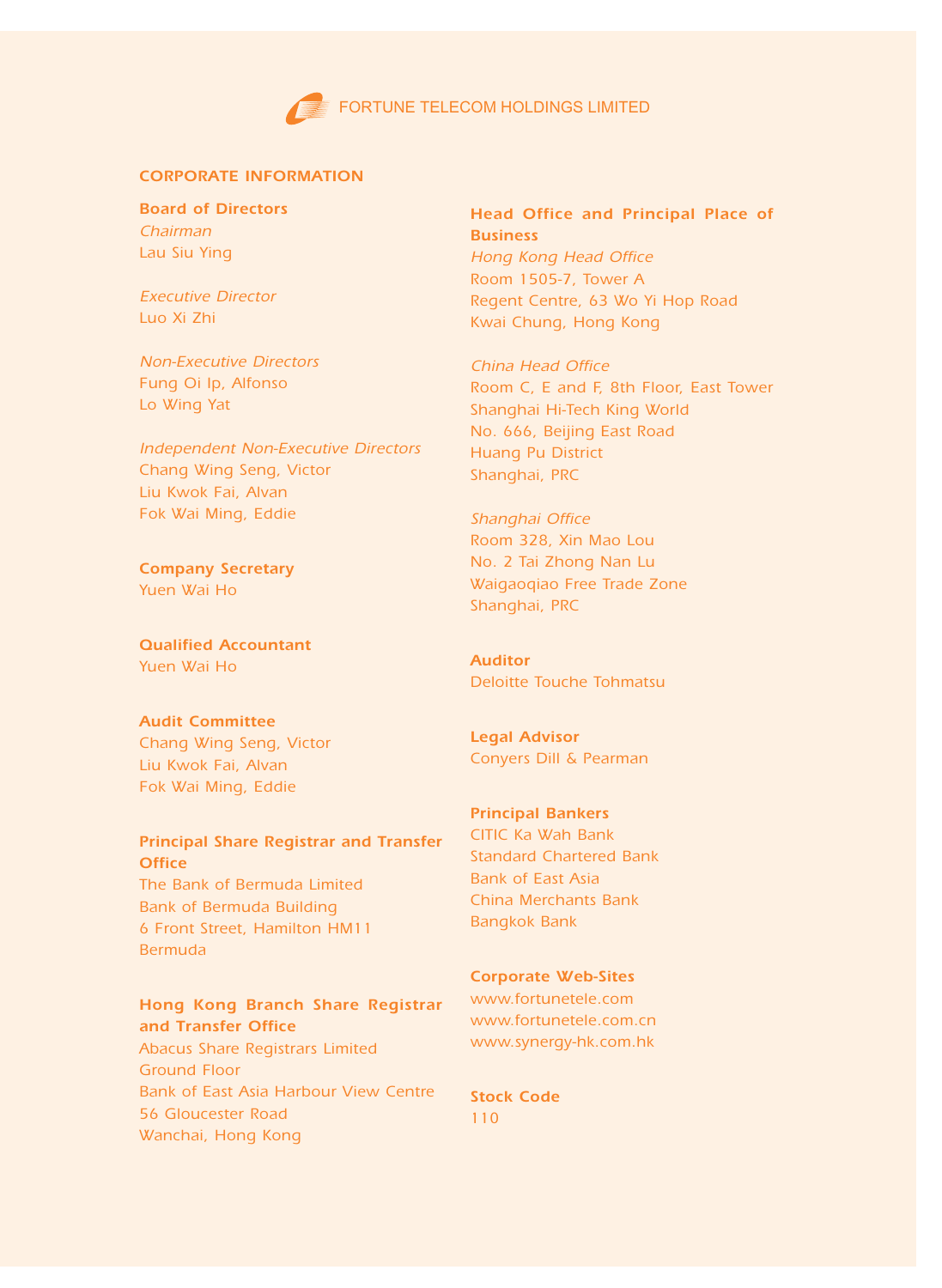

# **HIGHLIGHTS**

- Turnover for the six months ended 30 June 2005 was approximately HK\$1,541 million, representing an increase of approximately 22% as compared with that of the six months ended 30 September 2004.
- The Group distributed a total of 1.5 million handsets during the period as compared to 1.2 million units in the six months ended 30 September 2004.
- Unaudited gross profit and profit from operations for the six months ended 30 June 2005 was approximately HK\$54.6 million and HK\$24.3 million respectively, representing an increase of approximately 8% and a decrease of approximately 17% as compared with that of the six months ended 30 September 2004.
- The earnings per share was HK 2.2 cents for the six months period.
- During the period, the Group has obtained nationwide distribution rights for Nokia's handset model 6021 and NEC handset model 730.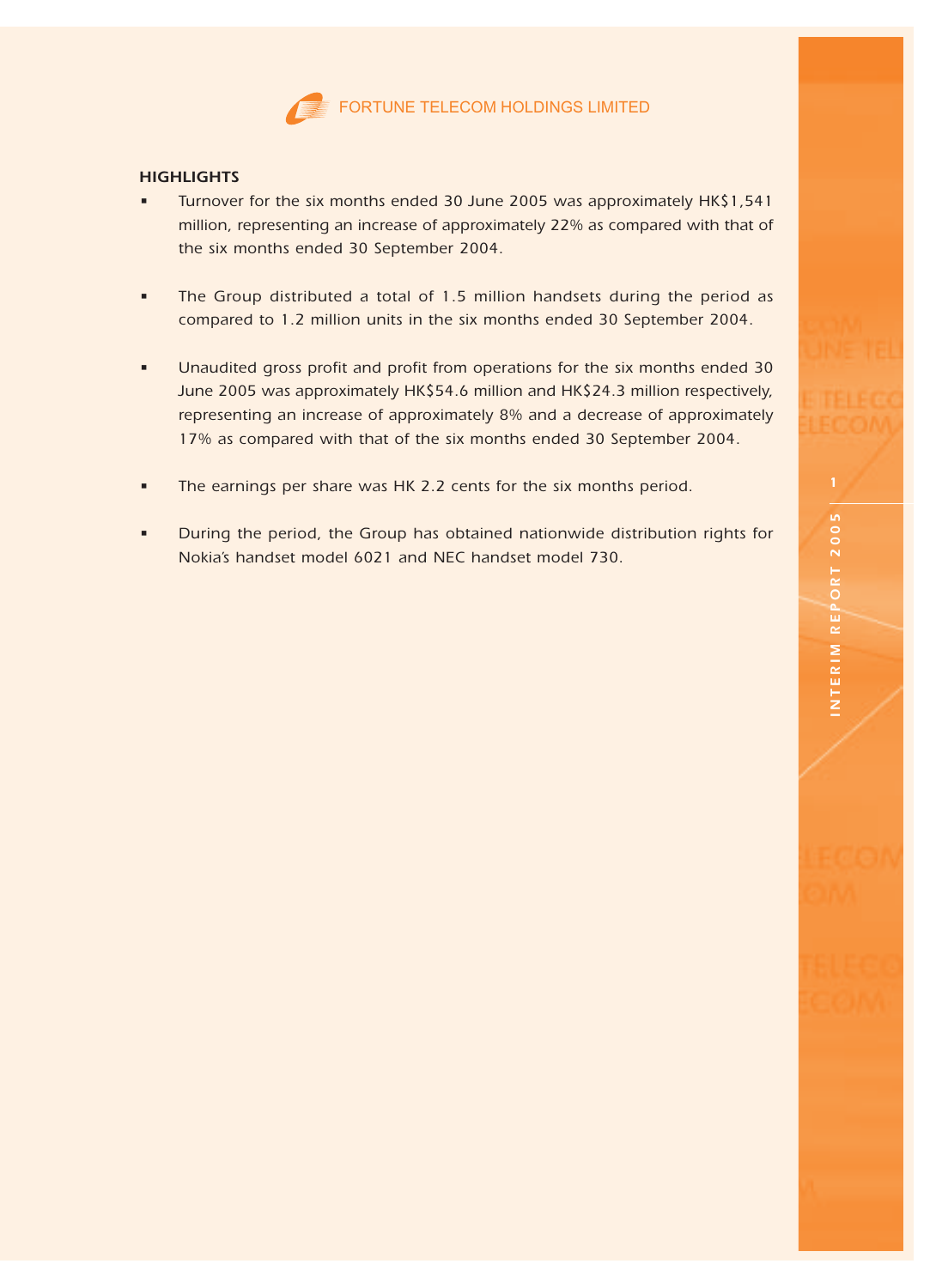

## INTERIM RESULTS

The board of directors (the "Board") of Fortune Telecom Holdings Limited (the "Company") is pleased to present the unaudited consolidated interim financial results and the unaudited condensed consolidated financial statements of the Company and its subsidiaries (collectively, the "Group") for the six months ended 30 June 2005 together with the comparative figures for the six months ended 30 September 2004 set out below. These condensed consolidated interim financial statements have not been audited, but have been reviewed by the audit committee (the "Audit Committee") of the Company.

# 1.1.2005 to 1.4.2004 to 30.6.2005 30.9.2004 (Unaudited) (Unaudited) Notes (Restated) HK\$'000 HK\$'000 Turnover <sup>3</sup> 1,541,130 1,264,858 Cost of sales (1,486,574) (1,214,188) Gross profit 56,670 50,670 50,670 50,670 50,670 50,670 50,670 50,670 50,670 50,670 50,670 50,670 50,670 50,670 Other operating income 3,088 1,893 Distribution costs (17,429) (9,804) Administrative expenses (10,213) (9,673) Other operating expenses (5,719) (2,427) Unrealized holding loss on other  $\blacksquare$ investments (1,526) Profit from operations 3, 4 24,283 29,133 Finance costs (11,761) (8,586) Profit before taxation **12,522** 20,547 Taxation (4,358) (4,358) (5 (3,<mark>097)</mark> (4,358) Profit for the period and the set of the period and the set of the set of the set of the set of the set of the set of the set of the set of the set of the set of the set of the set of the set of the set of the set of the s Attributable to: Equity holders of the parent 6,652 16,515 Minority interests and the control of the control of the control of the control of the control of the control of the control of the control of the control of the control of the control of the control of the control of the 9,425 16,189 Dividend 11,329 15,105 Earnings per share – Basic 2.2 cents 5.5 cents

# CONDENSED CONSOLIDATED INCOME STATEMENT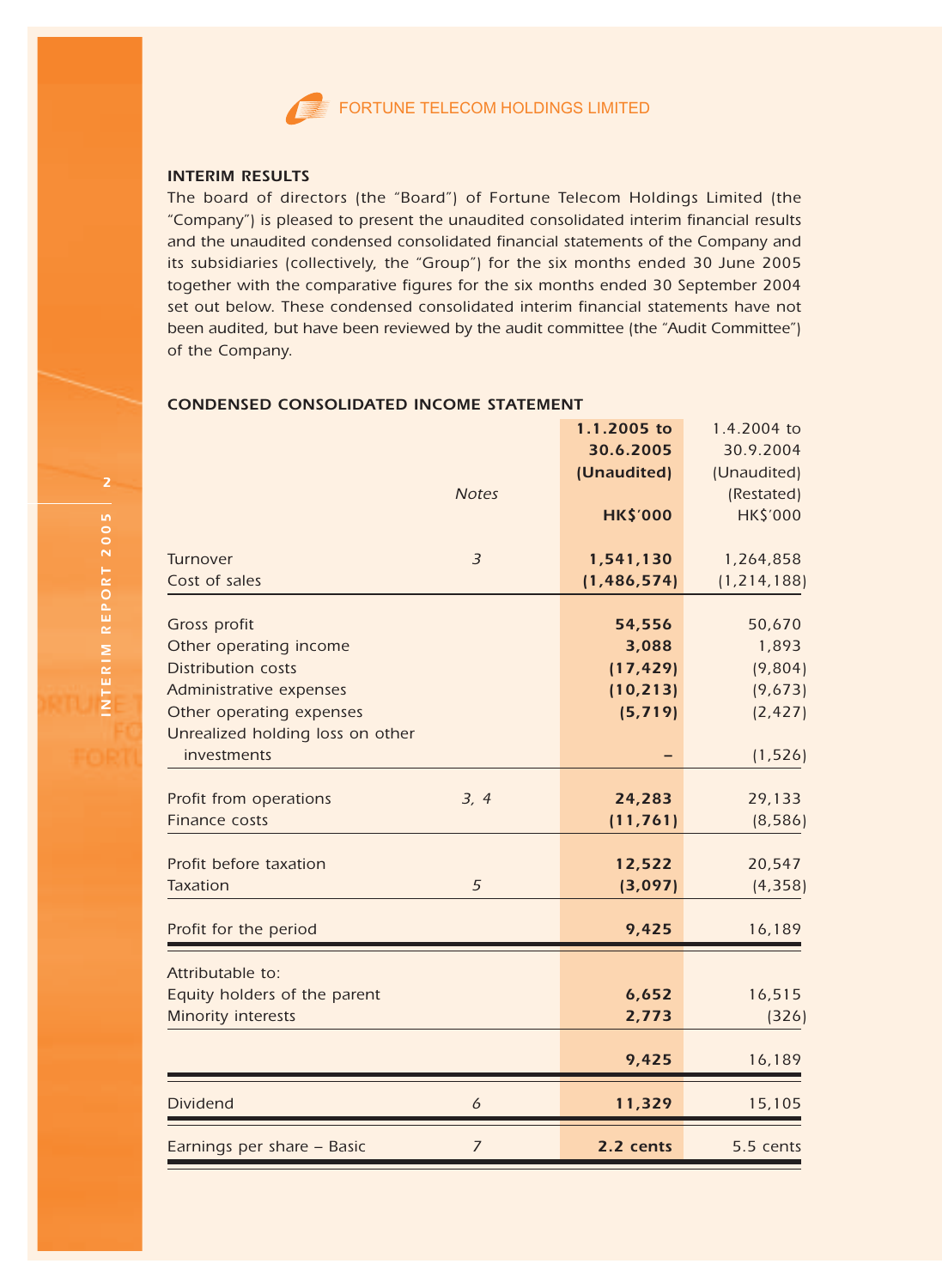# CONDENSED CONSOLIDATED BALANCE SHEET

| <b>Notes</b>                                                                                                                                                             | As at<br>30 Jun 2005<br>(Unaudited)<br><b>HK\$'000</b> | As at<br>31 Dec 2004<br>(Audited)<br><b>HK\$'000</b> |
|--------------------------------------------------------------------------------------------------------------------------------------------------------------------------|--------------------------------------------------------|------------------------------------------------------|
| <b>Non-current assets</b><br>Investment property<br>Property, plant and equipment<br>Goodwill                                                                            | 9,300<br>1,098<br>777                                  | 9,300<br>1,335<br>777                                |
|                                                                                                                                                                          | 11,175                                                 | 11,412                                               |
| <b>Current assets</b><br>Inventories<br>8<br>Trade and other receivables<br>Other investments<br><b>Taxation recoverable</b>                                             | 409,857<br>202,473<br>662                              | 279,928<br>279,724<br>2<br>130                       |
| Pledged bank deposits<br>Bank balances and cash                                                                                                                          | 200,408<br>88,948                                      | 176,993<br>125,311                                   |
|                                                                                                                                                                          | 902,348                                                | 862,088                                              |
| <b>Current liabilities</b><br>9<br>Trade and other payables<br>Dividend payable<br>Taxation payables<br>10<br><b>Bank borrowings</b><br>Obligations under finance leases | 66,599<br>11,329<br>1,436<br>428,349<br>200            | 44,653<br>4,942<br>403,591<br>200                    |
|                                                                                                                                                                          | 507,913                                                | 453,386                                              |
| Net current assets                                                                                                                                                       | 394,435                                                | 408,702                                              |
| Total assets less current liabilities                                                                                                                                    | 405,610                                                | 420,114                                              |
| <b>Capital and reserves</b><br>Share capital<br>11<br><b>Reserves</b>                                                                                                    | 30,210<br>314,067                                      | 30,210<br>318,744                                    |
| Equity attributable to equity holders<br>of the parent<br><b>Minority interests</b>                                                                                      | 344,277<br>11,333                                      | 348,954<br>8,560                                     |
| <b>Total equity</b>                                                                                                                                                      | 355,610                                                | 357,514                                              |
| <b>Non-current liabilities</b><br><b>Bank borrowings</b><br>10<br>Obligations under finance leases                                                                       | 50,000                                                 | 62,500<br>100                                        |
|                                                                                                                                                                          | 50,000                                                 | 62,600                                               |
|                                                                                                                                                                          | 405,610                                                | 420,114                                              |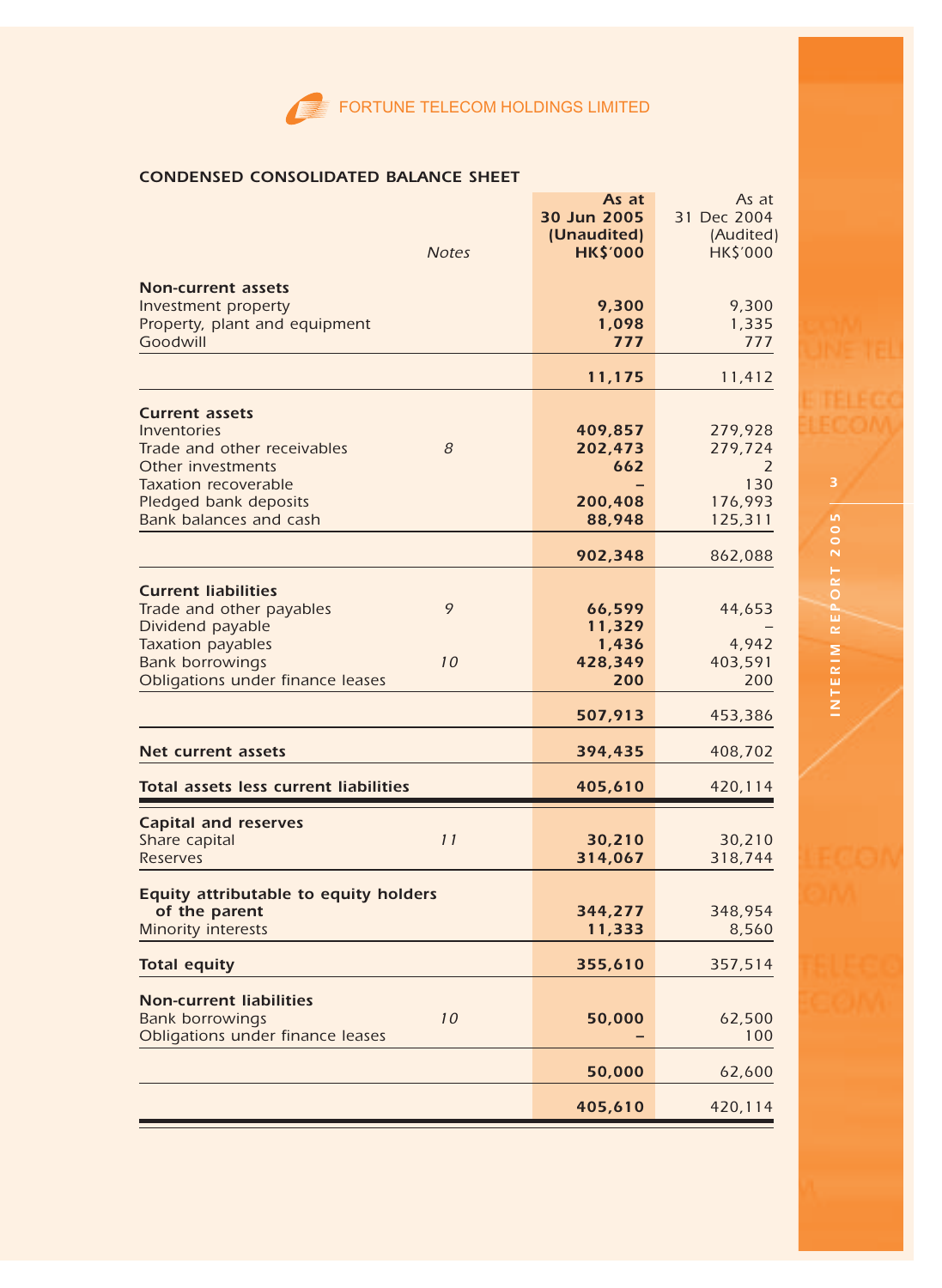

# CONDENSED CONSOLIDATED STATEMENT OF CHANGES IN EQUITY (UNAUDITED)

For the six months ended 30 June 2005

|                       | Attributable to equity holders of the parent |                 |                 |                 |                    |                |                              |                          |                          |                 |
|-----------------------|----------------------------------------------|-----------------|-----------------|-----------------|--------------------|----------------|------------------------------|--------------------------|--------------------------|-----------------|
|                       | Share                                        | Share           | Special         |                 | <b>Translation</b> |                | <b>Statutory Accumulated</b> |                          | Minority                 |                 |
|                       | capital                                      | premium         | reserve         | Goodwill        | reserve            | funds          | profits                      | Total                    | interests                | Total           |
|                       | <b>HK\$'000</b>                              | <b>HK\$'000</b> | <b>HK\$'000</b> | <b>HK\$'000</b> | <b>HK\$'000</b>    | HK\$'000       | <b>HK\$'000</b>              | HK\$'000                 | <b>HK\$'000</b>          | <b>HK\$'000</b> |
| At 1 April 2004       | 30,210                                       | 103,275         | 2,481           | (1, 277)        | 402                | 19,256         | 166,796                      | 321,143                  | 8,756                    | 329,899         |
| Transfer              |                                              |                 |                 |                 | $\overline{a}$     | 6,874          | (6, 874)                     | $\overline{\phantom{a}}$ | $\overline{a}$           |                 |
| Profit for the period |                                              |                 | $\overline{a}$  |                 |                    | $\overline{a}$ | 16,515                       | 16,515                   | 326                      | 16,189          |
| Dividend paid         |                                              |                 |                 | Ĭ.              |                    | $\overline{a}$ | (15, 105)                    | (15, 105)                | $\overline{\phantom{0}}$ | (15, 105)       |
| At 30 September 2004  | 30,210                                       | 103,275         | 2,481           | (1, 277)        | 402                | 26,130         | 161,332                      | 322,553                  | 8,430                    | 330,983         |
| Profit for the period |                                              |                 |                 |                 |                    | $\overline{a}$ | 26,401                       | 26,401                   | 130                      | 26,531          |
| At 31 December 2004   | 30,210                                       | 103,275         | 2,481           | (1, 277)        | 402                | 26,130         | 187,733                      | 348,954                  | 8,560                    | 357,514         |
| At 1 January 2005     | 30,210                                       | 103,275         | 2,481           | (1, 277)        | 402                | 26,130         | 187,733                      | 348,954                  | 8,560                    | 357,514         |
| Profit for the period |                                              |                 |                 |                 |                    | $\overline{a}$ | 6,652                        | 6,652                    | 2,773                    | 9,425           |
| Dividend payable      |                                              | $\overline{a}$  |                 | ÷               |                    | -              | (11, 329)                    | (11, 329)                | $\overline{\phantom{a}}$ | (11, 329)       |
| At 30 June 2005       | 30,210                                       | 103,275         | 2,481           | (1, 277)        | 402                | 26,130         | 183,056                      | 344,277                  | 11,333                   | 355,610         |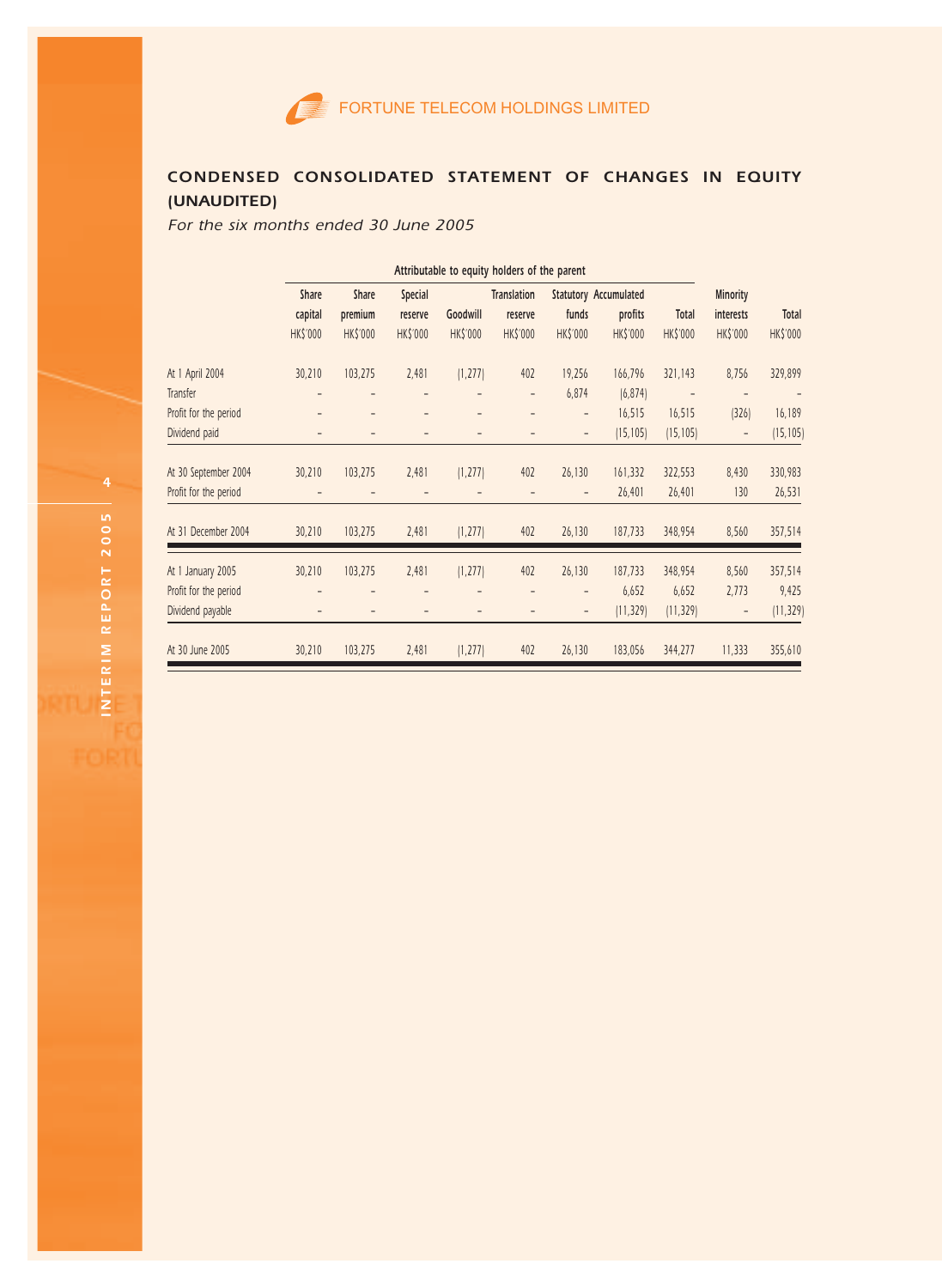|                                              | 1.1.2005 to     | 1.4.2004        |
|----------------------------------------------|-----------------|-----------------|
|                                              | 30.6.2005       | to 30.9.2004    |
|                                              | <b>HK\$'000</b> | <b>HK\$'000</b> |
|                                              |                 |                 |
| Net cash (used in) from operating activities | (27, 047)       | 45,194          |
| Net cash (used in) from investing activities | (21, 461)       | 41,048          |
| Net cash from (used in) financing activities | 22,103          | (76, 883)       |
|                                              |                 |                 |
| Net (decrease) increase in cash and          |                 |                 |
| cash equivalents                             | (26, 405)       | 9,359           |
| Cash and cash equivalents at beginning       |                 |                 |
| of the period                                | 115,348         | 119,724         |
|                                              |                 |                 |
| Cash and cash equivalents at end             |                 |                 |
| of the period                                | 88,943          | 129,083         |
| Represented by:                              |                 |                 |
| Bank balances and cash                       | 88,948          | 129,083         |
| Bank overdraft                               | (5)             |                 |
|                                              |                 |                 |
|                                              | 88,943          | 129,083         |

# CONDENSED CONSOLIDATED CASH FLOW STATEMENT (UNAUDITED)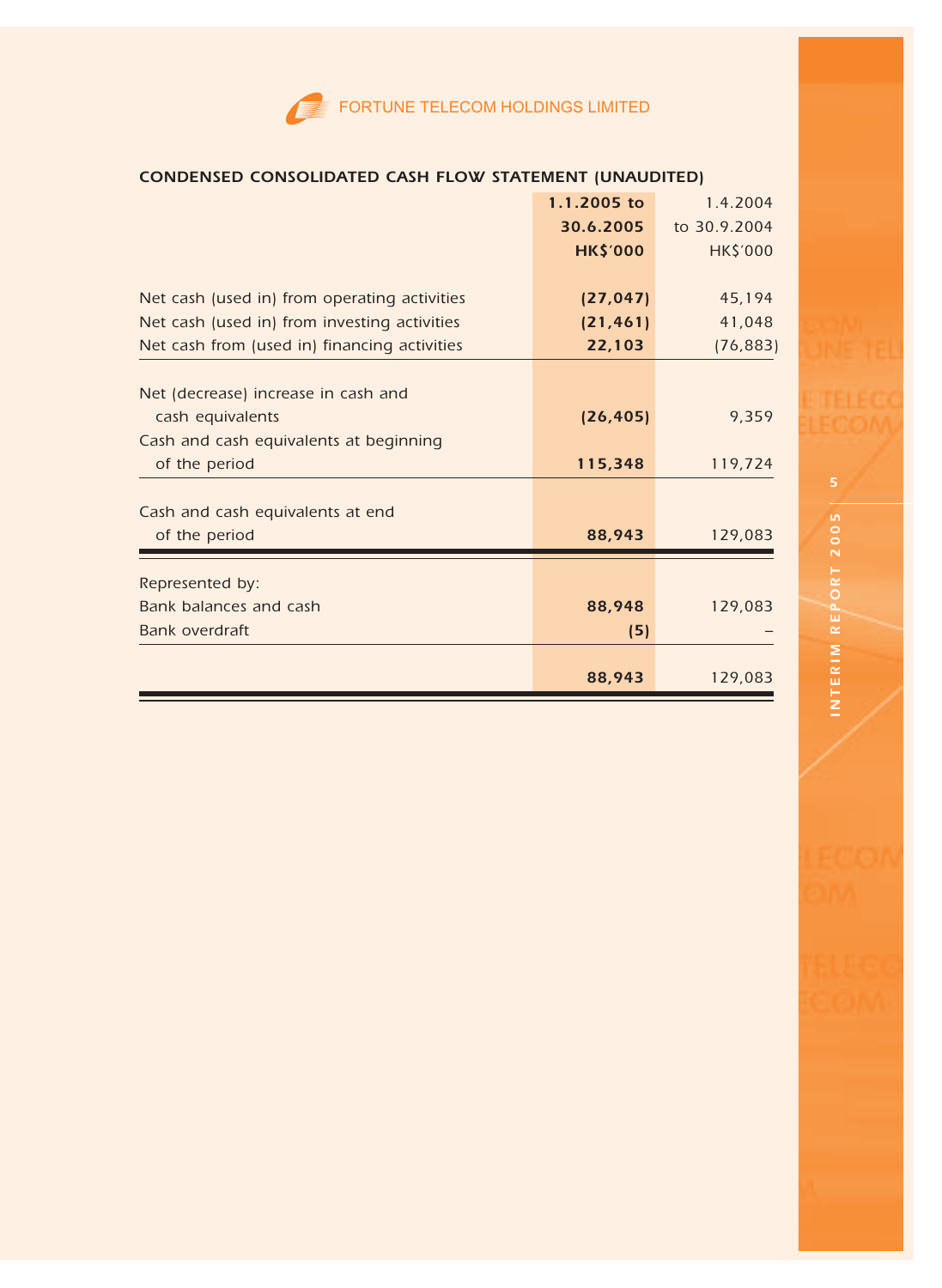

Notes:

#### 1. Basis of preparation

During the last financial period, the Company changed its financial year end date from 31 March to 31 December in order to coincide with that of the major subsidiaries operating in the People's Republic of China (the "PRC"), of which year end date is set at 31 December each year by the PRC registration and cannot be changed.

The condensed consolidated financial statements for the current period cover the six months ended 30 June 2005. However, the corresponding comparative amounts shown for the condensed consolidated income statement, consolidated cash flows and related notes cover a period of six months ended 30 September 2004 and therefore may not be comparable with amounts shown for the current period.

The condensed consolidated financial statements have been prepared in accordance with the applicable disclosure requirements of Appendix 16 to the Rules Governing the Listing of Securities on The Stock Exchange of Hong Kong Limited (the "Listing Rules") and with Hong Kong Accounting Standard 34 "Interim Financial Reporting" issued by the Hong Kong Institute of Certified Public Accountants ("HKICPA").

#### 2. Principal accounting policies

The condensed financial statements have been prepared on the historical cost basis expect for investment property, which is measured at a revalued amount.

The accounting policies used in the condensed financial statements are consistent with those followed in the preparation of the Group's annual financial statements for the nine months ended 31 December 2004 except as described below:

In the current period, the Group has applied, for the first time, a number of new Hong Kong Financial Reporting Standards (HKFRSs), Hong Kong Accounting Standards (HKASs) and interpretations (hereinafter collectively refereed to as "new HKFRSs") issued by the HKICPA that are effective for accounting periods beginning on or after 1 January 2005. The application of the new HKFRSs has resulted in a change in the presentation of the income statement, balance sheet and the statement of changes in equity. In particular, the presentation of minority interests has been changed. The changes in presentation have been applied retrospectively. The adoption of the new HKFRSs has resulted in changes to the Group's accounting policies in the following areas that have an effect on how the results for the current or prior accounting periods are prepared and presented.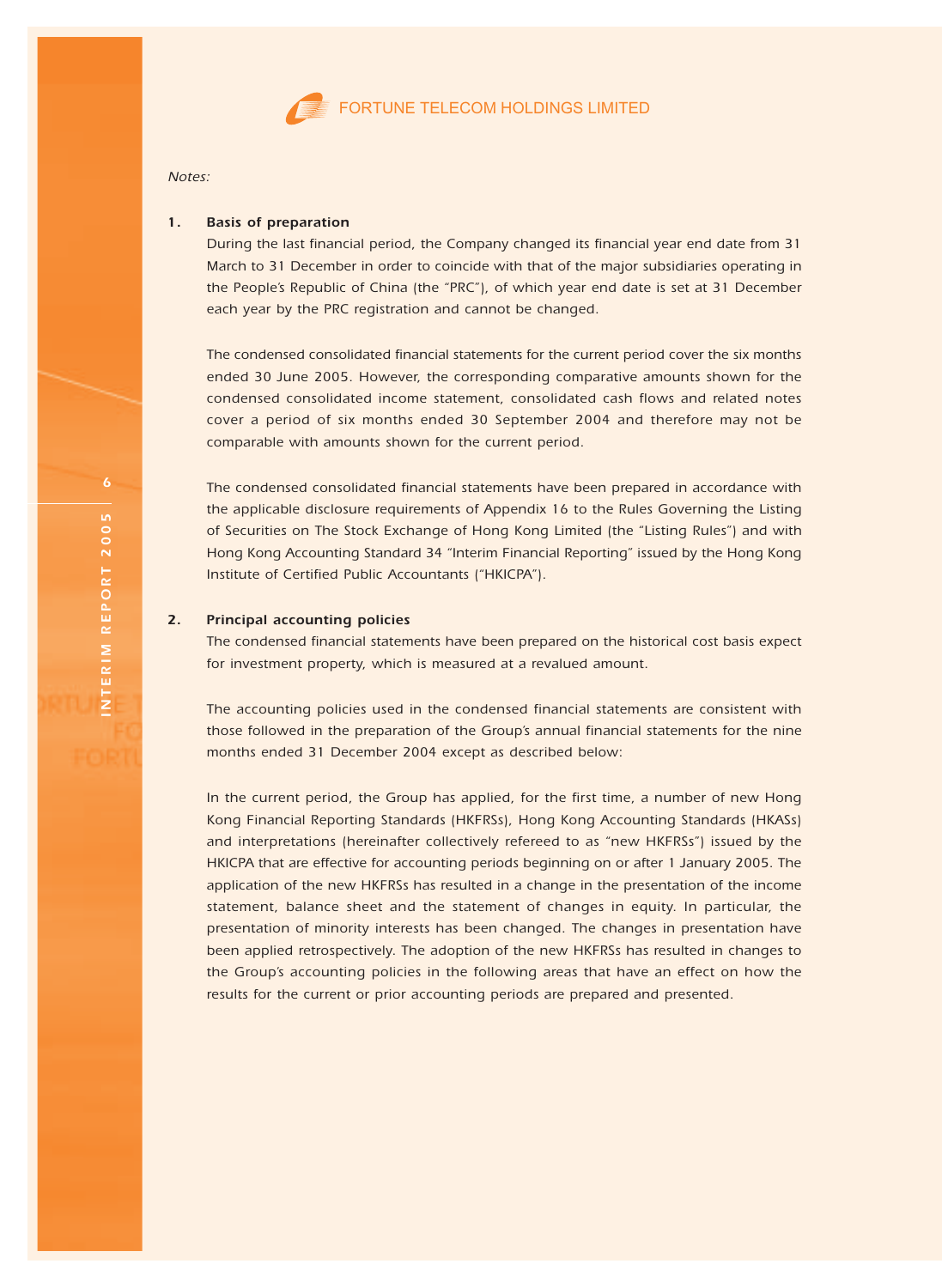#### 2. Principal accounting policies (Continued)

# Business combinations

In the current period, the Group has applied HKFRS 3, Business combinations, which is effective for business combinations for which the agreement date is on or after 1 January 2005. The principal effects of the application of HKFRS 3 to the Group are summarized below:

In previous periods, goodwill arising on acquisitions after 1 April 2001 was capitalized and amortized on a straight line basis over its useful life. The Group has applied the relevant transitional provisions in HKFRS 3. With respect to goodwill previously capitalized on the balance sheet, the Group has discontinued amortizing such goodwill from 1 January 2005 onwards and goodwill will be tested for impairment losses (if any) after initial recognition. As a result of this change in accounting policy, no amortization of goodwill has been charged in the current period. Comparative figures for the six months ended 30 September 2004 have not been restated.

#### Investment property

In prior periods, changes in the fair values of investment properties were dealt with as movements in the investment property revaluation reserve. If the total of this reserve was insufficient to cover a deficit, on a portfolio basis, the excess of the deficit was charged to the income statement. Any subsequent revaluation surplus was credited to the income statement to the extent of the deficit previously charged.

Upon the adoption of HKAS 40, gains or losses arising from changes in the fair values of investment properties are included in the income statement in the year in which they arise. Any gains or losses on the retirement or disposal of an investment property are recognized in the income statement in the year of the retirement or disposal.

The change in accounting policy has had no effect on the condensed consolidated income statement and retained earnings.

#### 3. Segment information

For the six months ended 30 June 2005 and 30 September 2004, substantially all turnover and contribution to profit from operations of the Group were derived from the distribution and trading of mobile phones. In addition, no geographical market analysis is provided as substantially all turnover and contribution to profit from operations of the Group were derived from the PRC (including Hong Kong) and substantially all the assets are located in the PRC (including Hong Kong).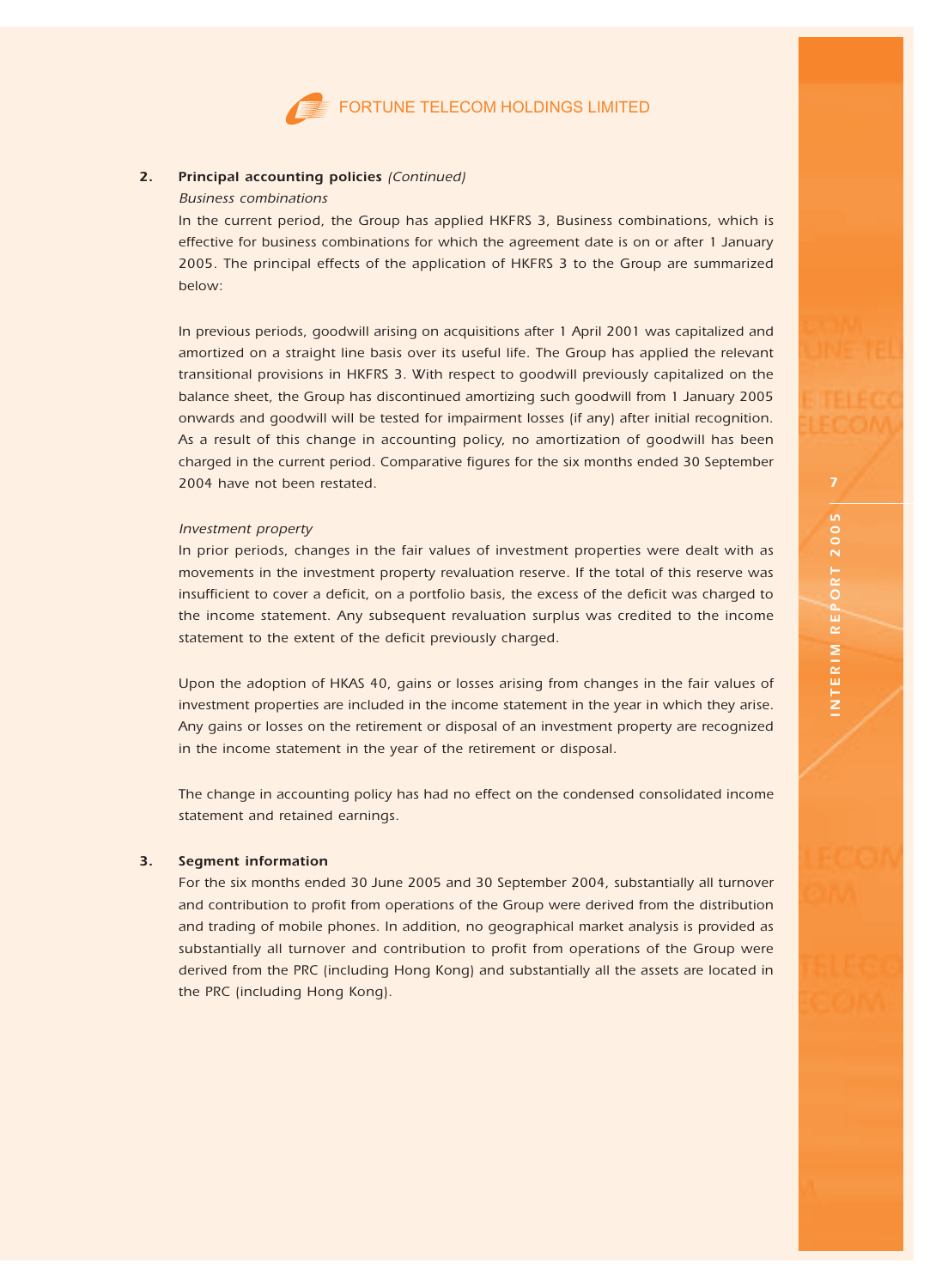

#### 4. Profit from operations

| 1.1.2005 to     | 1.4.2004 to       |
|-----------------|-------------------|
| 30.6.2005       | 30.9.2004         |
| <b>HK\$'000</b> | <b>HK\$'000</b>   |
|                 |                   |
|                 |                   |
|                 |                   |
|                 | 319               |
| 411             | 410               |
|                 |                   |
| 332             | 365               |
| 78              | 156               |
|                 | 283               |
| 19,839          | 12,080            |
|                 |                   |
|                 | $1.4.7004 \div 2$ |
|                 | $1.1.200E + c$    |

|                             | 1.1.2005 to     | 1.4.2004 to     |
|-----------------------------|-----------------|-----------------|
|                             | 30.6.2005       | 30.9.2004       |
|                             | <b>HK\$'000</b> | <b>HK\$'000</b> |
|                             |                 |                 |
| The charge comprises:       |                 |                 |
| - Hong Kong Profits Tax     | 861             |                 |
| - PRC enterprise income tax | 2,236           | 4,358           |
|                             |                 |                 |
|                             | 3,097           | 4,358           |

Hong Kong Profits Tax is calculated at 17.5% (1.4.2004 to 30.9.2004: 17.5%) of the estimated assessable profits for the six months ended 30 June 2005.

PRC enterprise income tax represents taxation charges on the assessable profits of the Company's subsidiaries, Fortune (Shanghai) International Trading Co., Ltd. ("Fortune Shanghai") and 上海遠嘉國際貿易有限公司(" 上海遠嘉 ") established in Shanghai Waigaoqiao Free Trade Zone, the PRC. Fortune Shanghai and 上海遠嘉 are entitled to a preferential PRC enterprise income tax rate of 15% which is granted to companies established in Shanghai Waigaoqiao Free Trade Zone.

#### 6. Dividend

|                                                     | 1.1.2005 to     | 1.4.2004 to    |
|-----------------------------------------------------|-----------------|----------------|
|                                                     | 30.6.2005       | 30.9.2004      |
|                                                     | <b>HK\$'000</b> | <b>HKS'000</b> |
|                                                     |                 |                |
| The final dividend of HK3.75 cents per share for    |                 |                |
| the nine months ended 31 December 2004              |                 |                |
| (1.4.2004 to 30.9.2004: final dividend of HK5 cents |                 |                |
| per share for the year ended 31 March 2004)         | 11.329          | 15.105         |

 $5<sub>1</sub>$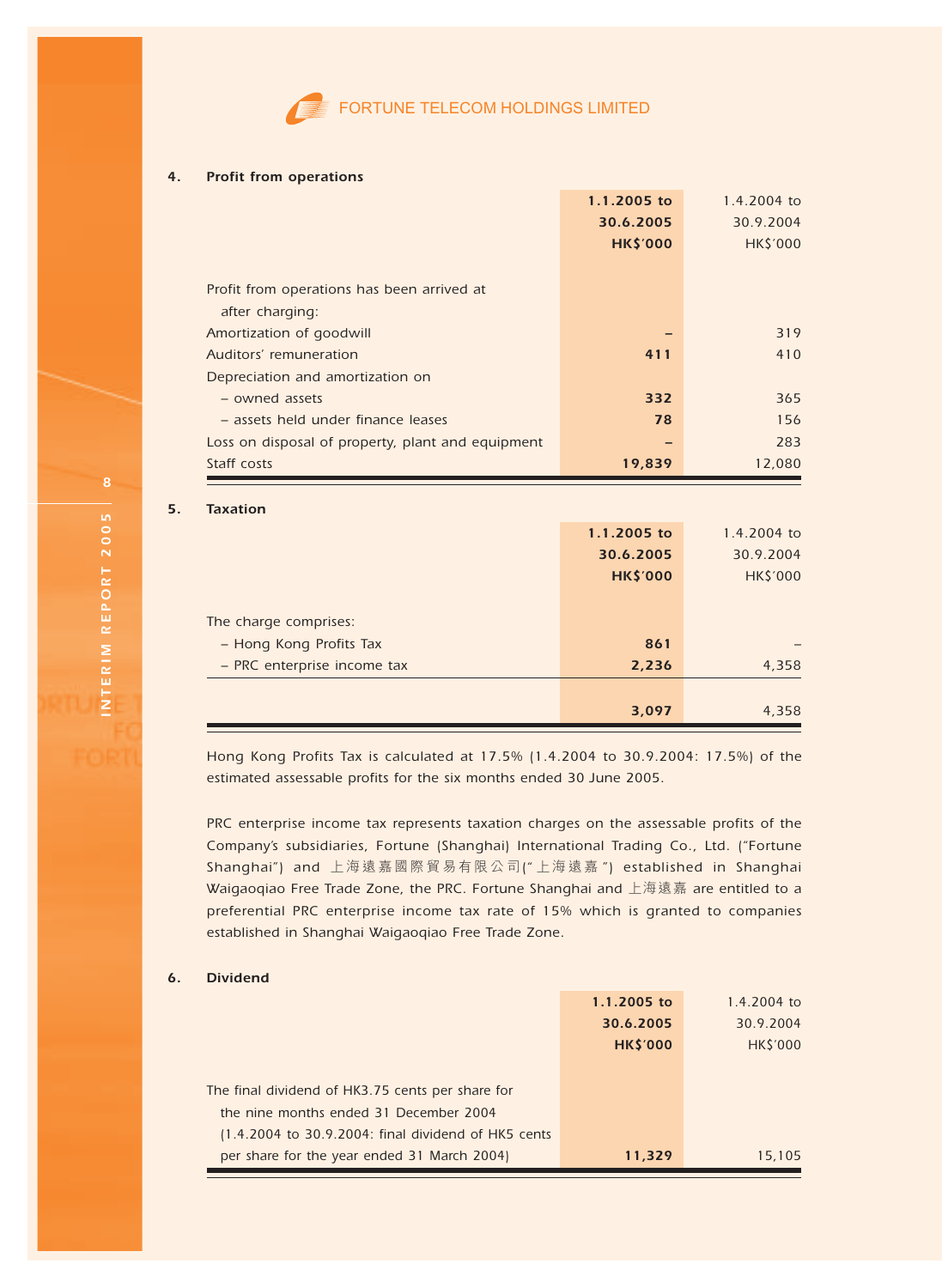

#### 6. Dividend (Continued)

The final dividend of HK3.75 cents for the nine months ended 31 December 2004 (1.4.2004 to 30.9.2004: HK5 cents for the year ended 31 March 2004) per share has been approved by shareholders in annual general meeting, which was then payable (1.4.2004 to 30.9.2004: paid) at 30 June 2005 and was subsequently paid on 28 July 2005.

#### 7. Earnings per share

The calculation of the basic earnings per share is based on the Group's profit for attributable to equity holders of the parent the six months ending 30 June 2005 of HK\$6,652,000 (1.4.2004 to 30.9.2004: profit of HK\$16,515,000) and on the weighted average number of 302,100,000 shares (1.4.2004 to 30.9.2004: 302,100,000 shares) in issued during the period.

#### 8. Trade and other receivables

The Group allows credit period ranged from 30 to 90 days to some of its trade customers. The following is an aged analysis of the trade receivables:

|                             | As at           | As at           |
|-----------------------------|-----------------|-----------------|
|                             | 30 Jun 2005     | 31 Dec 2004     |
|                             | <b>HK\$'000</b> | <b>HK\$'000</b> |
|                             |                 |                 |
| Trade receivables:          |                 |                 |
| $-$ Up to 30 days           | 86,087          | 185,076         |
| $-31$ to 90 days            | 17,860          | 6,867           |
| - More than 90 days         | 1,450           | 727             |
|                             |                 |                 |
|                             | 105,397         | 192,670         |
| Value-added-tax receivables | 31,259          | 20,023          |
| Rebates receivable          | 42,255          | 30,457          |
| Deposits and prepayments    | 23,562          | 36,574          |
|                             |                 |                 |
|                             | 202,473         | 279,724         |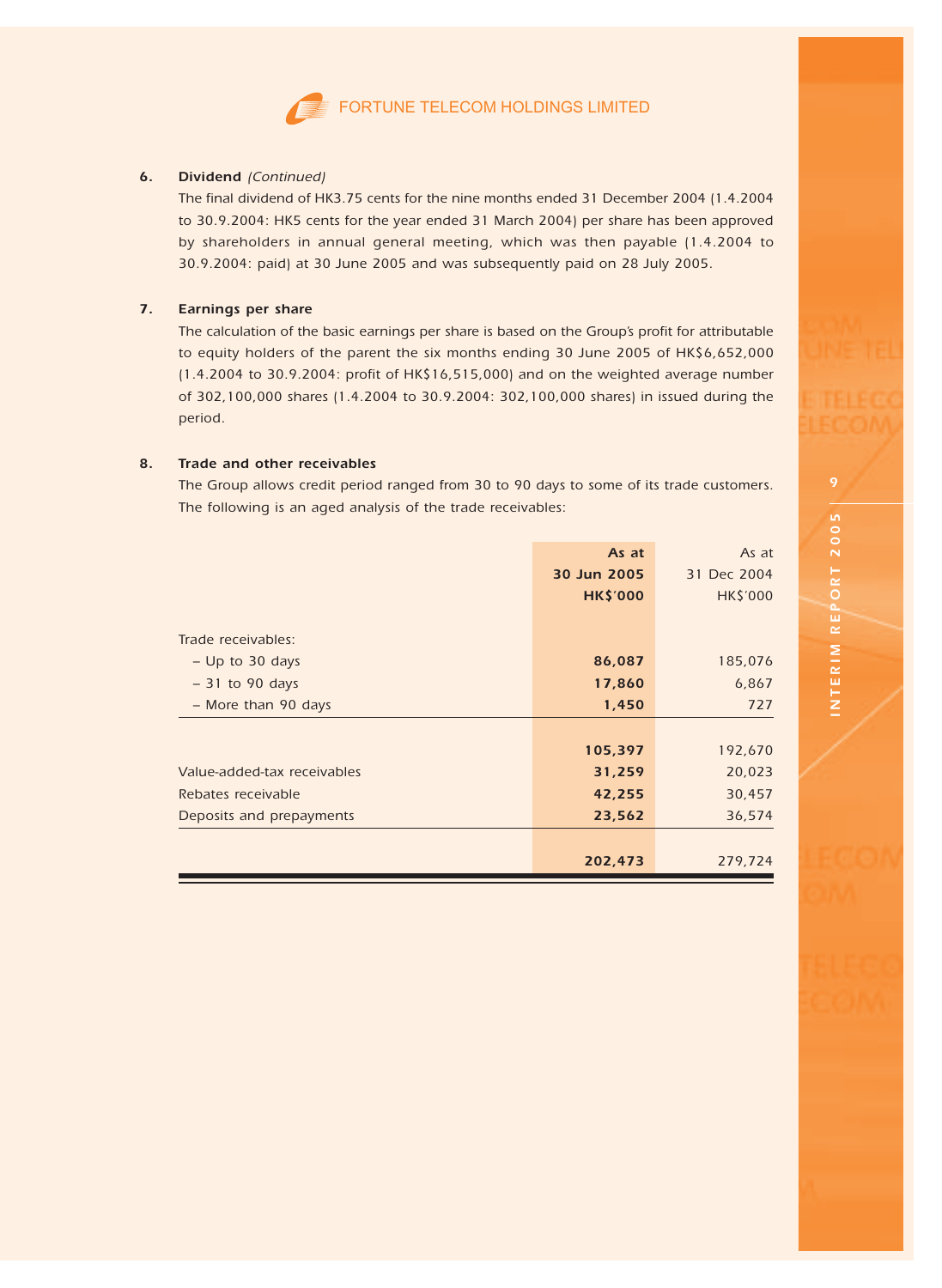

# 9. Trade and other payables

The following is an aged analysis of the trade payables:

|                     | As at           | As at           |
|---------------------|-----------------|-----------------|
|                     | 30 Jun 2005     | 31 Dec 2004     |
|                     | <b>HK\$'000</b> | <b>HK\$'000</b> |
|                     |                 |                 |
| Trade payables:     |                 |                 |
| $-$ Up to 30 days   | 46,741          | 28,657          |
| $-31$ to 90 days    | 1,615           | 2,139           |
| - More than 90 days | 1,219           | 483             |
|                     |                 |                 |
|                     | 49,575          | 31,279          |
| Other payables      | 17,024          | 13,374          |
|                     |                 |                 |
|                     | 66,599          | 44,653          |

# 10. Bank borrowings

|                                               | As at           | As at           |
|-----------------------------------------------|-----------------|-----------------|
|                                               | 30 Jun 2005     | 31 Dec 2004     |
|                                               | <b>HK\$'000</b> | <b>HK\$'000</b> |
|                                               |                 |                 |
| Bank borrowings comprise:                     |                 |                 |
| <b>Bank Joans</b>                             | 474,718         | 454,170         |
| Bank overdraft                                | 5               | 9,963           |
| Trust receipt loans                           | 3,626           | 1,958           |
|                                               |                 |                 |
|                                               | 478,349         | 466,091         |
|                                               |                 |                 |
| Analysed as                                   |                 |                 |
| - secured                                     | 322,834         | 268,925         |
| - unsecured                                   | 155,515         | 197,166         |
|                                               |                 |                 |
|                                               | 478,349         | 466,091         |
|                                               |                 |                 |
| The bank borrowings are repayable as follows: |                 |                 |
| - Within one year or on demand                | 428.349         | 403,591         |
| - More than one year, but not exceeding       |                 |                 |
| two years                                     | 26,000          | 25,000          |
| - More than two years, but not exceeding      |                 |                 |
| five years                                    | 24,000          | 37,500          |
|                                               |                 |                 |
|                                               | 478,349         | 466,091         |
| Less: Amount due within one year and shown    |                 |                 |
| under current liabilities                     | (428, 349)      | (403, 591)      |
|                                               |                 |                 |
| Amount due after one year                     | 50,000          | 62,500          |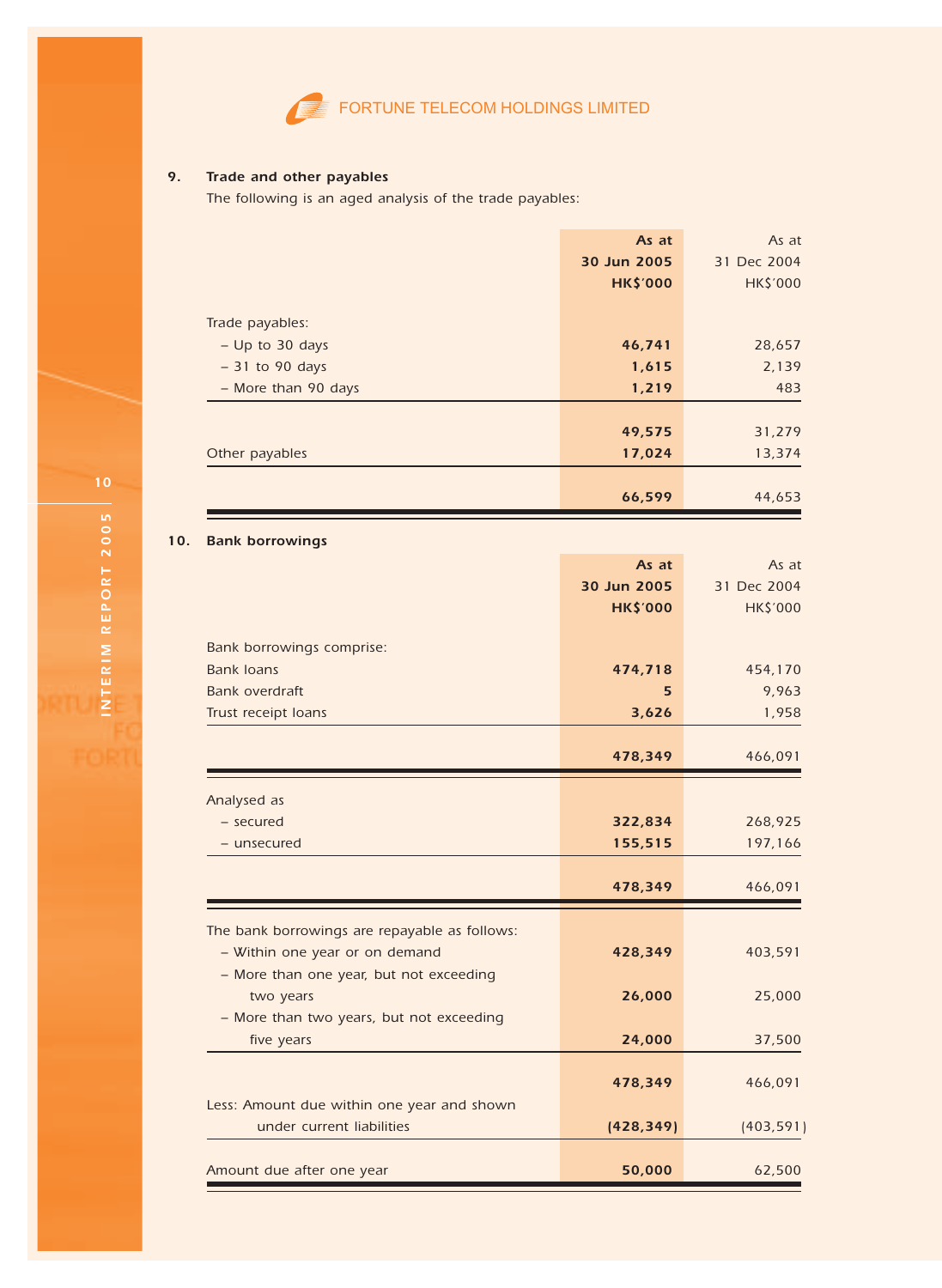

#### 11. Share capital

|                                      | No. of          |                 |
|--------------------------------------|-----------------|-----------------|
|                                      | ordinary shares | Share capital   |
|                                      |                 | <b>HK\$'000</b> |
|                                      |                 |                 |
| Ordinary shares of HK\$0.10 each     |                 |                 |
| Authorised:                          |                 |                 |
| At 31 December 2004 and 30 June 2005 | 1,000,000,000   | 100,000         |
| Issued and fully paid                |                 |                 |
| At 31 December 2004 and 30 June 2005 | 302,100,000     | 30,210          |
|                                      |                 |                 |

#### 12. Subsequent events

On 31 August 2005, the Company entered into a loan agreement with a syndicate of banks for a three-year term loan facility amounting to US\$16,000,000 to finance the Company's general working capital requirements.

## INTERIM DIVIDEND

The Board does not recommend the payment of an interim dividend for the six months ended 30 June 2005 (1.4.2004 to 30.9.2004: nil).

# REVIEW AND OUTLOOK

# Financial Review

#### Performance

During the period, the Group obtained a nationwide distribution right for Nokia's new handset model 6021. This together with other four nationwide distribution models, 7610, 3220, 2600 and N-Gage QD, and other provincial distribution models, 3100 and 2300, enabled the group maintain a high and stable turnover and push its sales to a record high for the period. The total number of handsets sold in the first six months of 1,484,000 sets represents an increase of 21% as compared with that of 1,222,000 sets sold in the six months ended 30 September 2004 and maintained the same momentum as in the last quarter of 2004 of total 741,000 sets per quarter. As most of the above models were launched in the second half of 2004, the strong demand from the market is expected to continue throughout the whole year of 2005. The consolidated turnover for the six months ended 30 June 2005 of HK\$1,541 million represents an increase of approximately 22% as compared with the six months ended 30 September 2004 while, at the same time, the gross profit increased by HK\$3.9 million to HK\$54.6 million.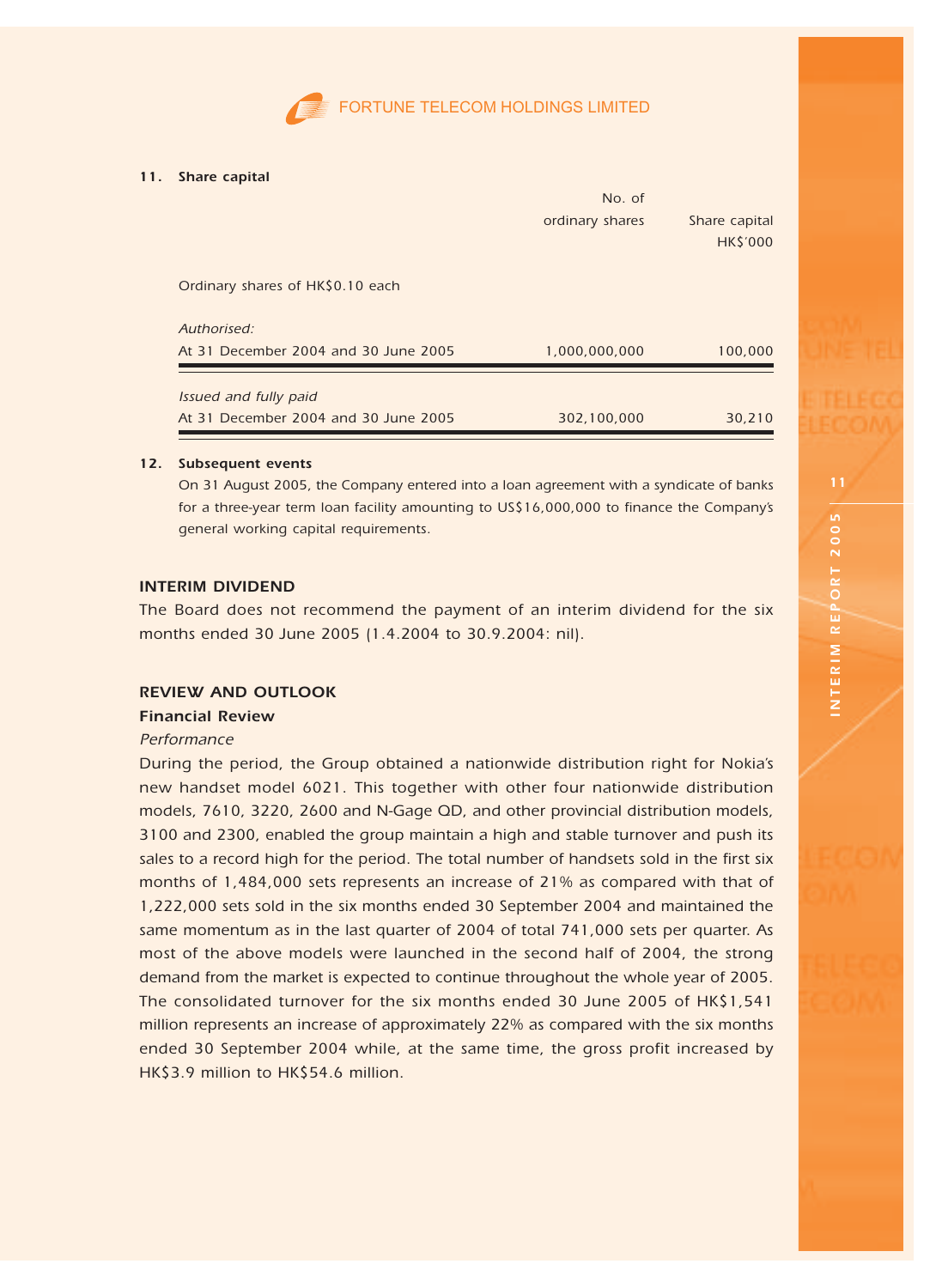

Notwithstanding the launch of a new handset and the satisfactory sales during the period, the Group's overall profit margin decreased to 3.5% during the six months period as compared with that of 4.0% for the six months ended 30 September 2004. The decrease was mainly attributable to the keen competition in the market. Leading telecom and home appliances chain stores in China (some were direct supplied by vendors) were cutting price to enlarge their market shares and clear up inventory. To draw attention, they put low price print advertisements for many hot models like 3100 and 2300 at extremely low prices. Even though they only offered limited quantity as a tactic to attract potential buyers, it affected the channel pricing structure and the margin of those products. More seriously, some chain stores even violated their contracts with vendors via wholesales at their back-door and transshipment to other territories to cash in and clear up their excess inventory arising from their incorrect forecasts. To cope with the above, the Group's management was proactively negotiating with vendors and chains stores to rectify the situation during the period and, as a result, vendors came up with a stricter penalty clause which effectively prevented further price erosion and transshipment from chain stores. Subsequent to the end of July, the situation was basically rectified.

In additions, since the second half of 2004, various domestic manufacturers in China have been facing problems like piling up of inventory, dropping of margin and market shares and shortage of cash. They got no other alternatives but to reduce prices on many of their current models and even some new models. In order to compete and keep up volume and market share, the Group decided to adjust the competing models pricing temporary. However, the situation has been improved and some of the domestic manufacturers has had already out of the industry.

At the same time, it was also the Group's strategy to expand its sales and marketing team to cover smaller cities and counties with an aim to enlarge its geographical coverage down to third and fourth tier cities, to capture higher market share and to deepen market penetration. During the period, the number of customers increased continuously up to 8,000, which successfully built up a firm foundation for our client base. In view of this, the Group will start focusing on increasing its profit margin in the last quarter of 2005 by adopting a more flexible pricing policy and negotiating with suppliers for more favorable terms. This together with the coming high season, the Group expects that the performance as well as the profit margin will improve in the second half year.

On the other hand, the Group continues to explore other possibilities in developing different distribution models with a view to create higher added value for both its customers and suppliers, and hence higher and steady revenue for the Group.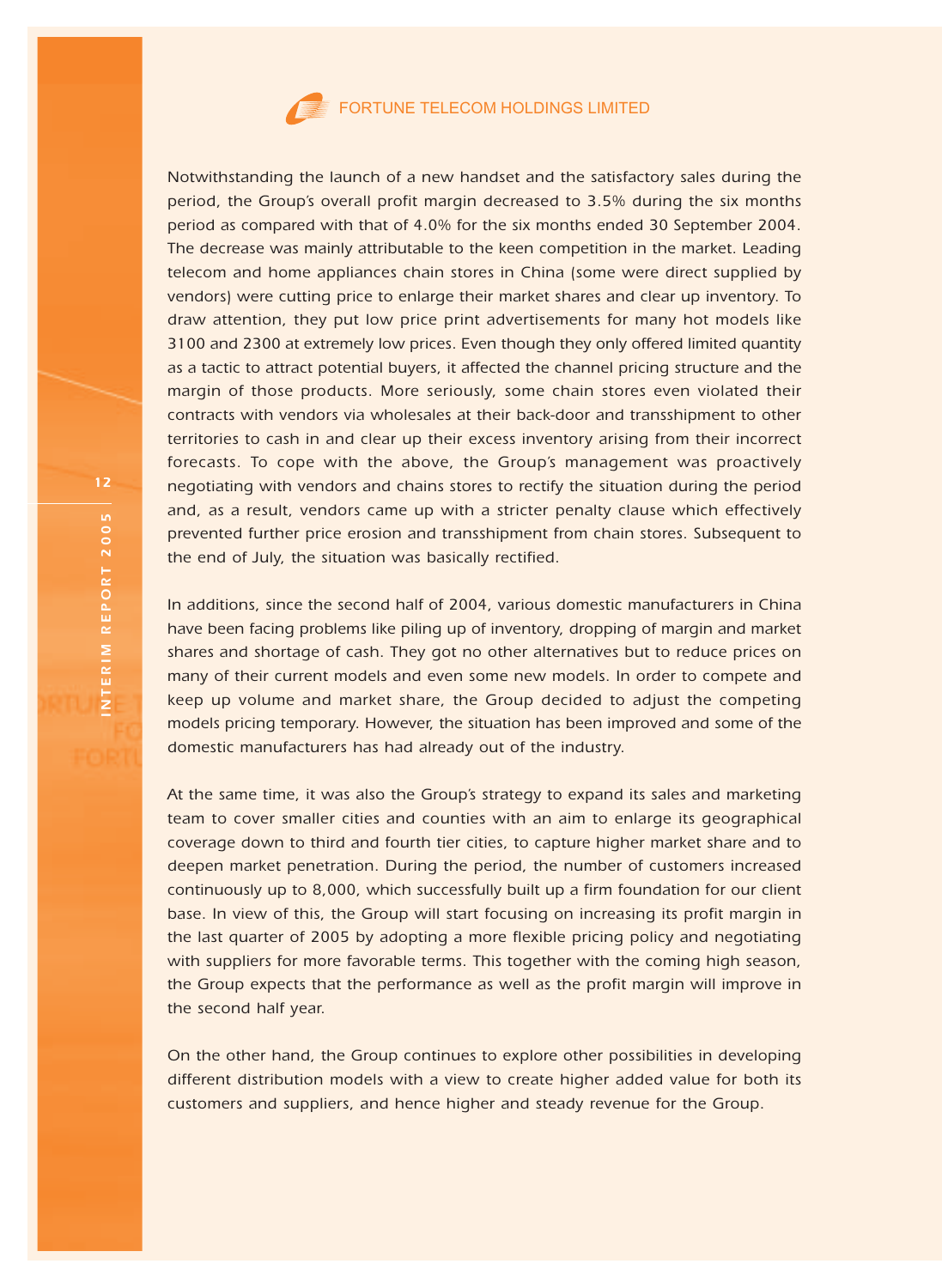The distribution costs increased from HK\$9.8 million for the six months ended 30 September 2004 to HK\$17.4 million for the six months ended 30 June 2005 which was mainly due to higher staff costs arising from the increase in number of staffs and transportation costs for increasing geographical coverage and deepening market penetration. The increase in other operating expenses was mainly due to the additional provision for doubtful debts of HK\$4.7 million made during the period in accordance with the Group's policies and practices. As a result, the Group reports an interim operating profit of HK\$24.3 million for the six months ended 30 June 2005, HK\$4.9 million lower than that of the six months ended 30 September 2004 while profit for the period reduced by HK\$6.8 million to HK\$9.4 million. Nevertheless, the Group has already started to streamline its operation and to review its operating costs and finance costs critically, which should improve its bottom line in the second half of the year accordingly.

# Treasury Policies, Liquidity and charge on assets

As at 30 June 2005, the Group's aggregate bank borrowings amounted to approximately HK\$478 million, of which HK\$380 million is revolving working capital loans denominated in Renminbi to provide flexibility to the Group in response to the changing monthly trading volume. The gearing ratio of the Group, calculated as noncurrent liabilities to equity attributable to equity holders of the parent was approximately 15%. The total bank deposits and cash balances amounted to approximately HK\$289 million, of which HK\$200 million has been pledged to banks as securities for Renminbi and Hong Kong dollars short term revolving trade related bank facilities. The interest rates for all the loans are fixed on monthly, bi-monthly, quarterly or semi-annual basis. However, due to the continuous increase in interest rate, the finance costs for the six months ended 30 June 2005 increased by HK\$3.2 million to HK\$11.8 million. The interest cover is approximately 2.1 times. To cope with the increasing trend in the interest rate, the Group has just arranged a three-year term loan of USD16 million with a lower interest rate than our existing facilities. This will help the Group in reducing higher interest rate Renminbi revolving working capital loans and, hence, to lower the finance costs.

During the period, there was no material change in the Group's funding and treasury policy. As over 90% of the Group's sales and purchases are denominated in Renminbi and the exchange rate of Renminbi and Hong Kong dollar is relatively stable, the risk of currency exposure is considered minimal and there is no financial instruments used for hedging purposes.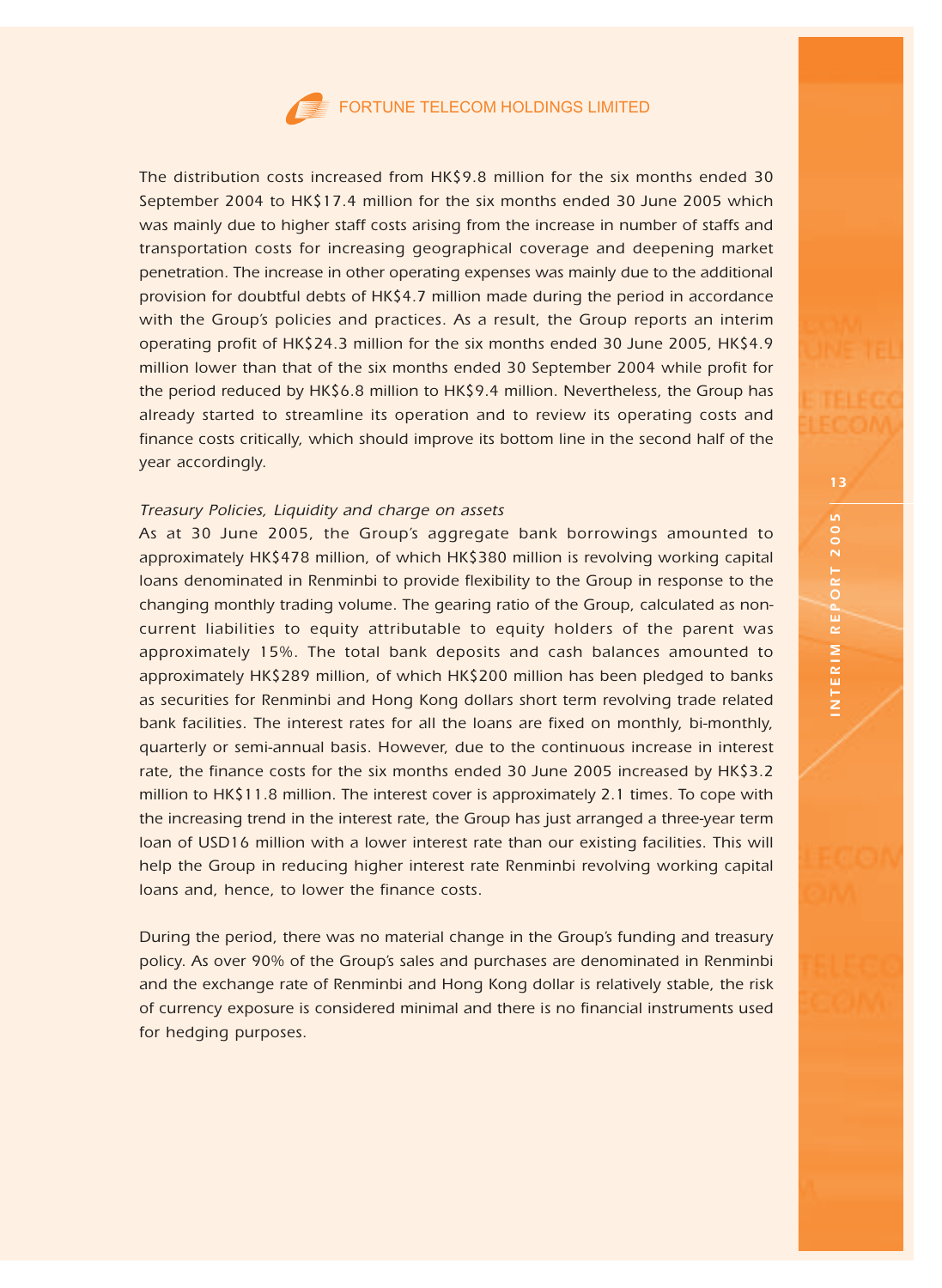

#### Working Capital

The amount of inventory as at 30 June 2005 of HK\$410 million represents approximately 49 days stock turnover as compare to 38 days stock turnover based on the inventory level of HK\$280 million as at 31 December 2004. The increase in inventory as well as stock turnover period is mainly attributable to the increase in turnover and carrying more inventories for the initial startup of taking up new brands and models as well as seasonal factor as June is a slack month as opposite to December which is the peak of the year. Substantially all the inventories are current models of mobile phones and no significant provision for obsolescence is necessary. Besides, any drop in price of the product has no material impact on the financial position of the Group, as it will be covered by pre-arranged price rebates from suppliers.

The amount of trade receivable as at 30 June 2005 of HK\$105 million represents approximately 12 days debtor's turnover period as compare to 25 days as at 31 December 2004. The decrease in debtor's turnover period is mainly due to the Group tightening credit control during the slack season to reduce credit risk exposure. The Group continues to adopt a very tight credit control policy and most of the sales are on either cash basis or limited credit period of less than 30 days. During the period, a provision of HK\$4.7 million was made on doubtful debts, which represents less than 0.2% of the Group's annual turnover.

#### Employees

As at 30 June 2005, the Group had a total number of 1,445 employees, which included 1,333 marketing representatives and non-contracted promoters in various cities in the PRC. The increase in the number of marketing representatives and promoters during the period was due to the launch of new products and increased sales efforts targeting at third and fourth tier cities. There is no material change in remuneration policy, bonus and share option scheme since 31 December 2004. No option has been granted since the adoption of the current option scheme.

# Contingency and Material Acquisition and Disposal

During the period under review, there is no acquisition or disposal of material investment, subsidiary, associates or affiliated company. There is no plan for material investment or purchase of capital assets in the next 12 months. There is no significant contingent liability or capital commitment as at 30 June 2005.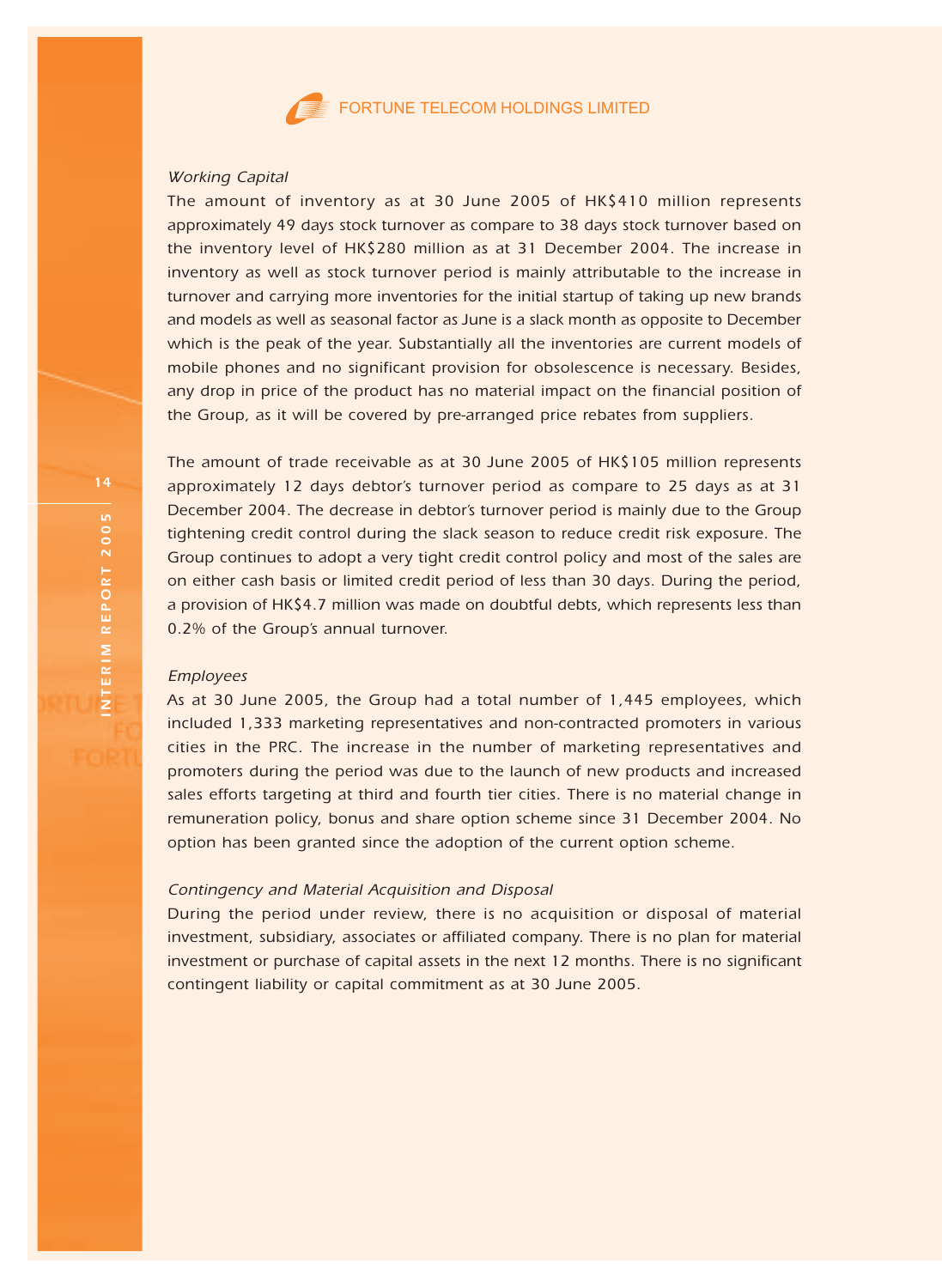#### OPERATIONAL REVIEW

#### Market Overview

According to the statistics released by the Ministry of Information Industry, China recorded more than 363 million subscribers to mobile phone services as at the end of 30 June 2005, equivalent to a penetration rate of 28 users per 100 persons. Even though the growth was slow down from 5.4 million per month in 2004 to 4.7 million per month in the first six months of 2005, the number of mobile phone users in China still increased by approximately 28 million or 8.5% during the six months period up to 30 June 2005. The existing penetration rate is still low in comparison with other developed countries, which are normally over 50%. With an economic growth of more than 8% per annum in the PRC, it is expected that the PRC mobile phone market will continue to grow at a double digits figure per year especially with the growth in replacement market.

The Chinese government has not yet decided on when to issue 3G licenses and how many would be issued. Nevertheless, most mobile phone manufacturers, no matter domestic brands or foreign brands, are preparing to launch their 3G mobile phones once the market is ready. However, the 3G mobile phone market is quite different from that of 2G mobile phone market in that it requires a lot of supports from operators to provide different added value services while, at the same time, operators can also generate more revenue on providing such services. It is still not yet clear what the market will be but it is quite certain that it will be a highly potential market and will definitely increase the overall demand of mobile phones in the coming year.

The mobile phones market in the PRC remains very competitive with over 1,000 models at various price ranges. However, the aggregate market share of all domestic brands has dropped further down below 40% and it is still on a downward trend. Even though the top five foreign brands gradually capture the market shares of domestic brands, they are also facing the increasing competitions from South Korea and Taiwan brands. At the same time, China Government also lowers her restrictions on foreign manufacturers after entering the WTO and issued more mobile phone manufacturing licenses to both domestic and foreign manufacturers during the period. The competition thus remains keen. In view of that, a large mobile phone manufacturer normally needs to launch 20 to 30 models a year to maintain its market share. As a result, life cycles of handset models are getting short and handsets are getting more fashionable and differentiated.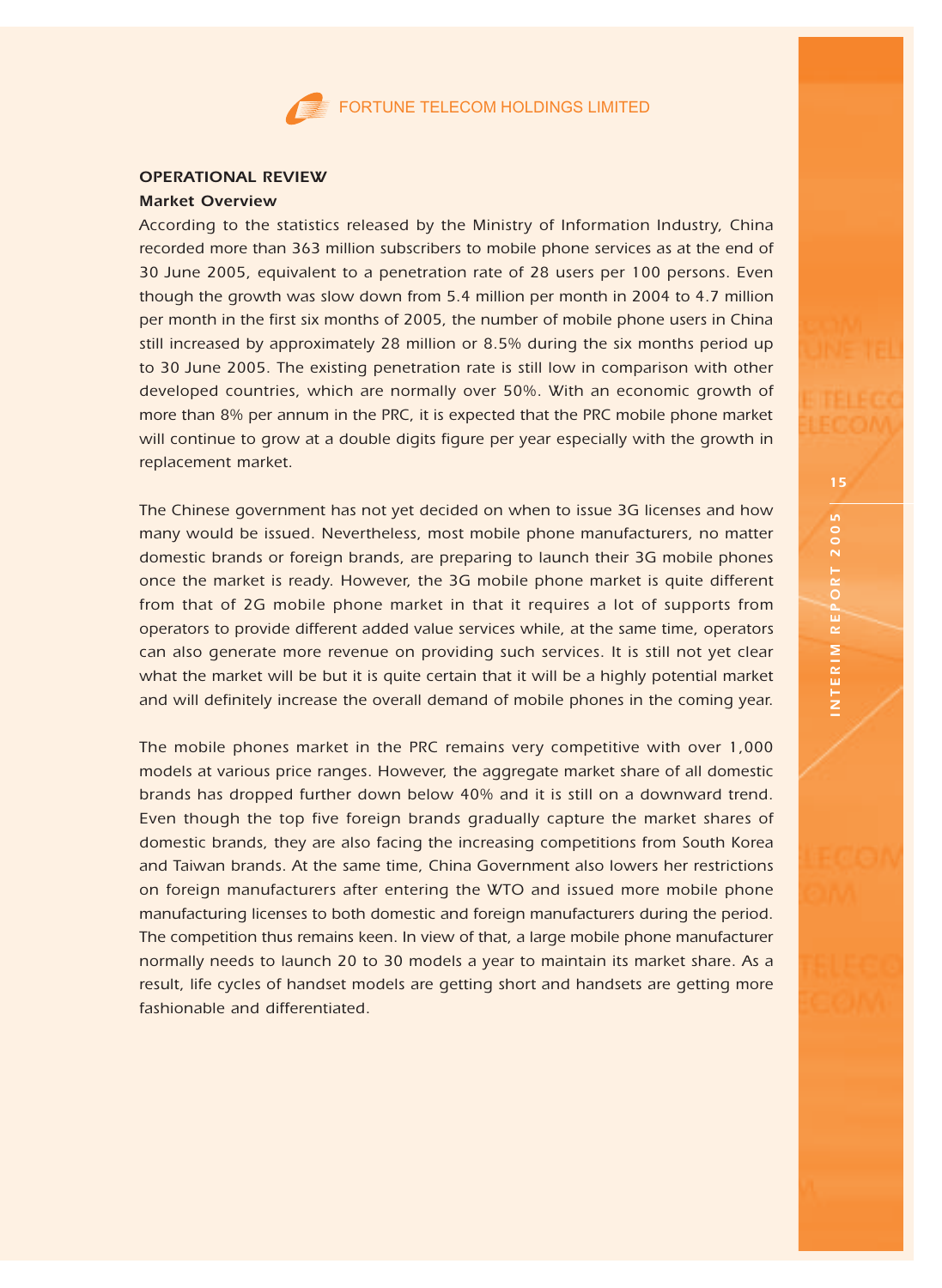

#### Business Review

Mobile phone distribution is still the Group's major core business during the period, accounting for over 90% of the Group's turnover and operation profit. The Nokia's lower end models 2600 and 2300 accounted for more than 50% of the Group's sales volume during the period even though the previous most popular models 3100 and 3200 still maintained the same momentum and accounted for almost 35% of the Group's sales volume. In dollar term, the performance of Nokia's models 3220 and 7610 were still promising in the mid to high end market segment. When Nokia's model 3220 accounted for more than 20% of the Group's turnover, the high end model Nokia's model 7610 accounted for almost 17% of the Group's turnover during the period.

The Group strengthened its distribution network further during the period and covered more than 8,000 customers by the end of June 2005. Nevertheless, the Group will still continue to enhance its distribution network and deepen its penetration in the market to position itself as one of the largest and leading mobile phone distributor in the PRC.

#### Prospect and Outlook

With the national distribution rights for Nokia's handset models 7610, 3220, 2600, N-Gage QD and 6021 together with models from BenQ, NEC and other foreign brands, the management are confident that these will help the Group to push its turnover at a higher level in the coming half year.

Nevertheless, the Group will continue to seek for opportunities for further development, which includes expanding existing brands portfolio to cover most import brands of mobile phones in the PRC, providing added value services to customers to build up customer loyalty and setting up website to conduct Internet sales of mobile phones in the PRC. At the same time, the Group will continue reviewing its existing operating costs and pricing policy with a view to increase the Group's overall profitability.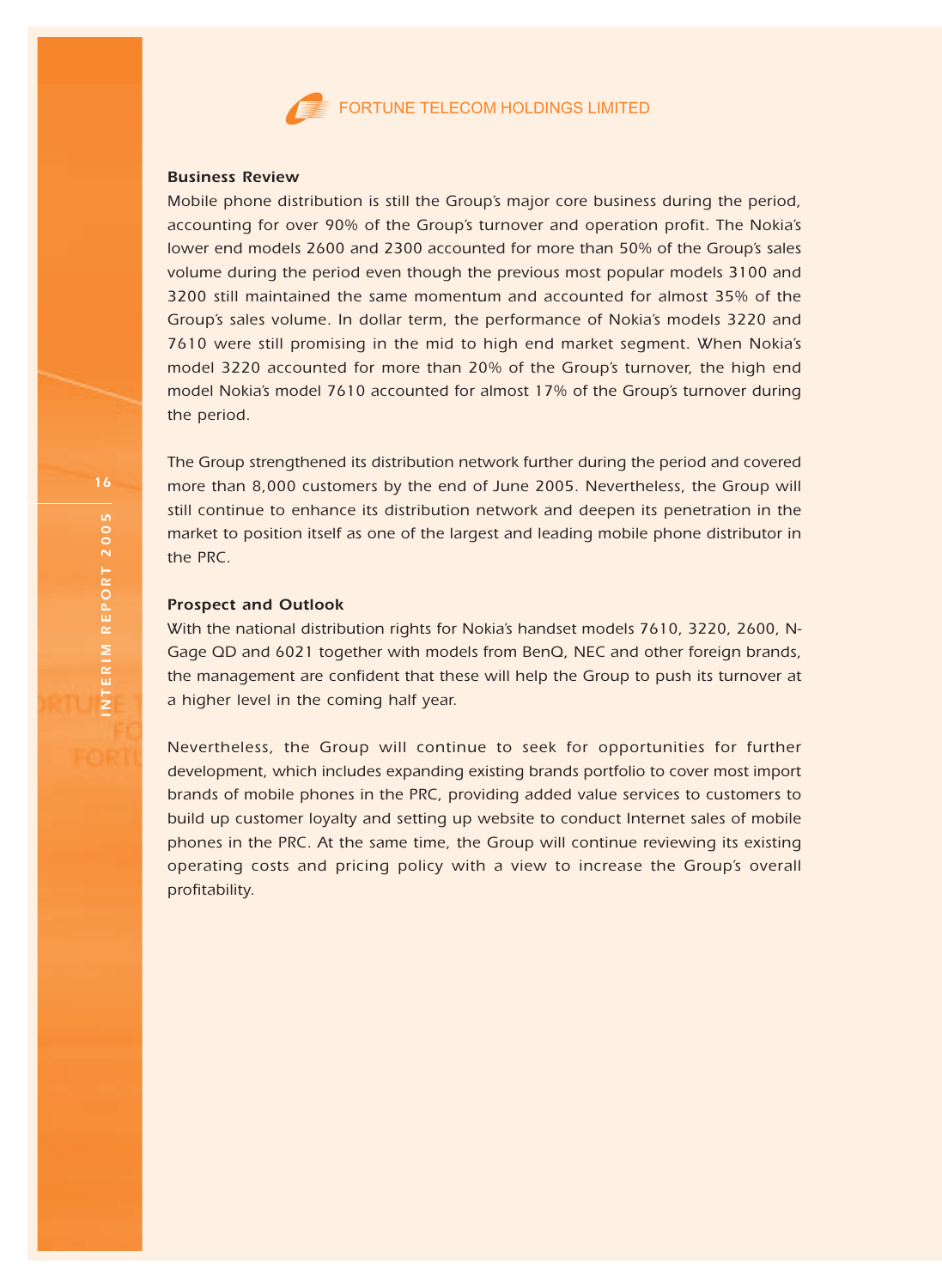# DISCLOSURE UNDER RULE 13.18 OF THE RULES GOVERNING THE LISTING OF SECURITIES ON THE STOCK EXCHANGE OF HONG KONG LIMITED (THE "LISTING RULES")

Loan facility with covenants relating to specific performance of the controlling shareholder

The Company was granted a three-year term loan facility ("Loan Facility") amounting to US\$16,000,000 in September 2005 which required that:

- i) Mr. Lau Siu Ying ("Mr. Lau"), the single largest controlling shareholder, Chairman of the Board and Chief Executive Officer of the Company, and his Associates continues to remain collectively the legal and beneficial owner of the entire issued share capital of Future 2000 Limited; and Future 2000 Limited continues to be the single largest shareholder of the Company; and
- ii) Mr. Lau is either the Chairman or the Chief Executive Officer of the Company and continues to engage in full-time management of the Company.

A breach of any of the above conditions will constitute an event of default under the Loan Facility. If such an event of default occurs, all amounts outstanding, including the accrued interest and all other sums payable, under this Facility may become immediately due and payable.

# DIRECTORS' AND CHIEF EXECUTIVE'S INTERESTS IN SHARES

As at 30 June 2005, the interests and short positions of the Directors and Chief Executive in the Shares, underlying Shares or debentures of the Company and its associated corporations (within the meaning of Part XV of the Securities and Futures Ordinance (the "SFO")) which are required (a) to be notified to the Company and The Stock Exchange of Hong Kong Limited (the "Stock Exchange") pursuant to Divisions 7 and 8 of Part XV of the SFO (including interests or short positions which they are taken or deemed to have under such provisions of the SFO); or (b) pursuant to section 352 of the SFO, to be entered in the register referred to therein; or (c) pursuant to the Model Code for Securities Transactions by Directors of Listed Companies to be notified to the Company and the Stock Exchange were as follows:

# Long position in Shares

|                  |                  | Number of              | Percentage of the    |
|------------------|------------------|------------------------|----------------------|
|                  | Nature of        | <b>Issued ordinary</b> | issued share capital |
| Name of Director | <i>interests</i> | shares held            | of the Company       |
|                  |                  | (Note)                 |                      |
|                  |                  |                        |                      |
| Lau Siu Ying     | Held by trust    | 211,500,013            | 70%                  |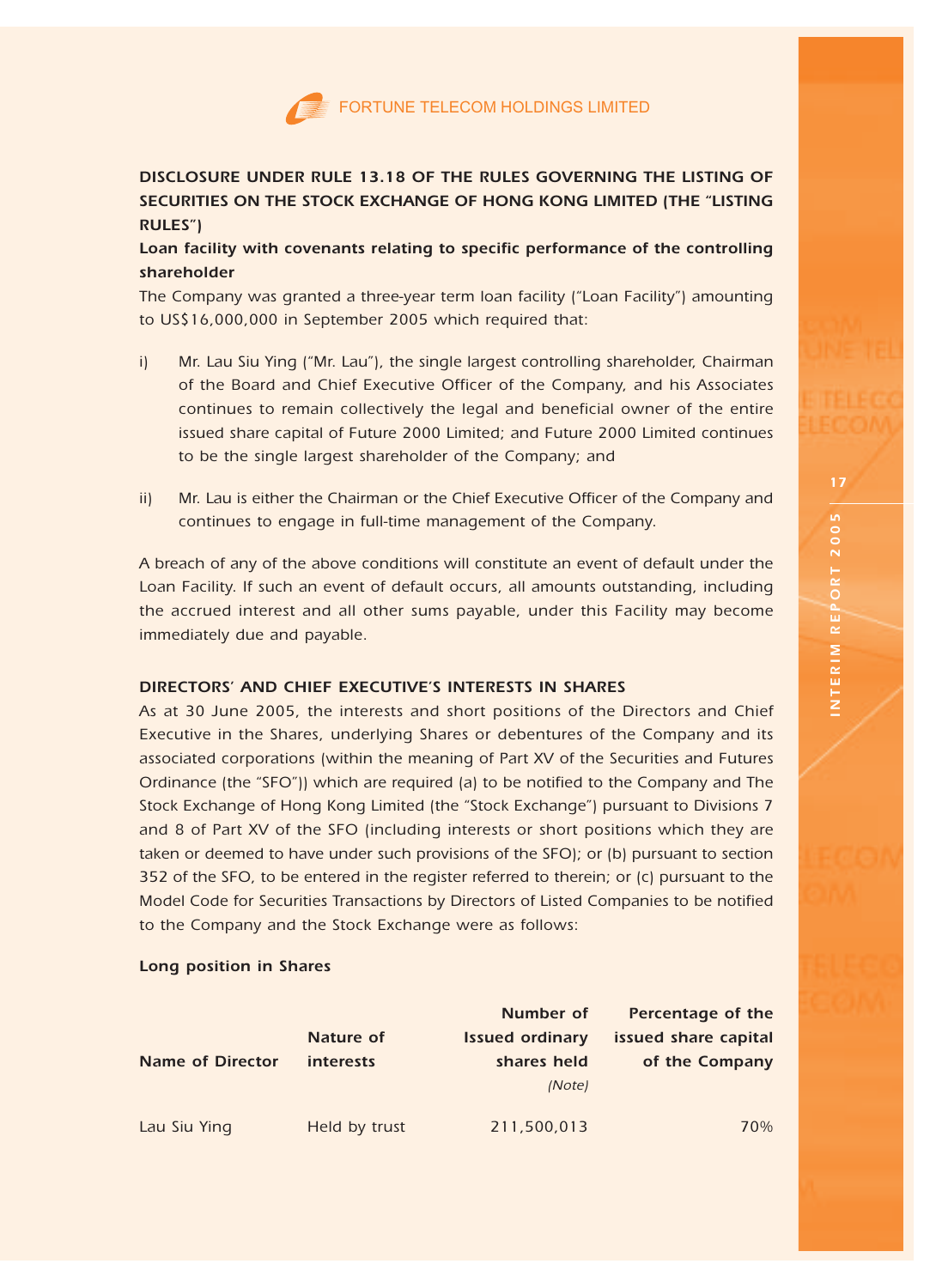

Note: These shares are held by Future 2000 Limited, a company incorporated in the British Virgin Islands which in turn is held by a trust. The beneficiaries of the discretionary trust include Mr. Lau Siu Ying, his spouse and his children.

Save as disclosed above, none of the directors, chief executives nor their respective associates had any interests or short positions in any shares, underlying shares or debentures of the Company or any of its associated corporations as defined in the SFO as at 30 June 2005.

# DIRECTORS' RIGHTS TO ACQUIRE SHARES OR DEBENTURES

At no time during the period was the Company or its holding company or any of its subsidiaries a party to any arrangements to enable the directors of the Company to acquire benefits by means of the acquisition of shares in, or debentures of, the Company or any other body corporate. None of the directors, their spouses or children under the age of 18 had any rights to subscribe for the securities of the Company or had exercised any such rights during the period.

# DIRECTORS' INTERESTS IN CONTRACTS OF SIGNIFICANCE

No contracts of significance to which the company or any of its subsidiaries was a party and in which a director of the Company had a material interest, whether directly or indirectly, subsist at the end of the period or at any time during the period.

#### SUBSTANTIAL SHAREHOLDERS

As at 30 June 2005, the register of substantial shareholders maintained by the Company pursuant to Section 336 of the Securities and Futures Ordinance shows that other than the interests and short positions disclosed in the section headed "Directors' and chief executive's interests in shares" above, the Company has not been notified of any other relevant interests or short positions in the issued share capital of the Company.

# PURCHASE, SALE OR REDEMPTION OF SHARES AND COMPANY'S LISTED **SECURITIES**

During the six months ended 30 June 2005, neither the Company nor any of its subsidiaries purchased, sold or redeemed any of the Company's listed securities.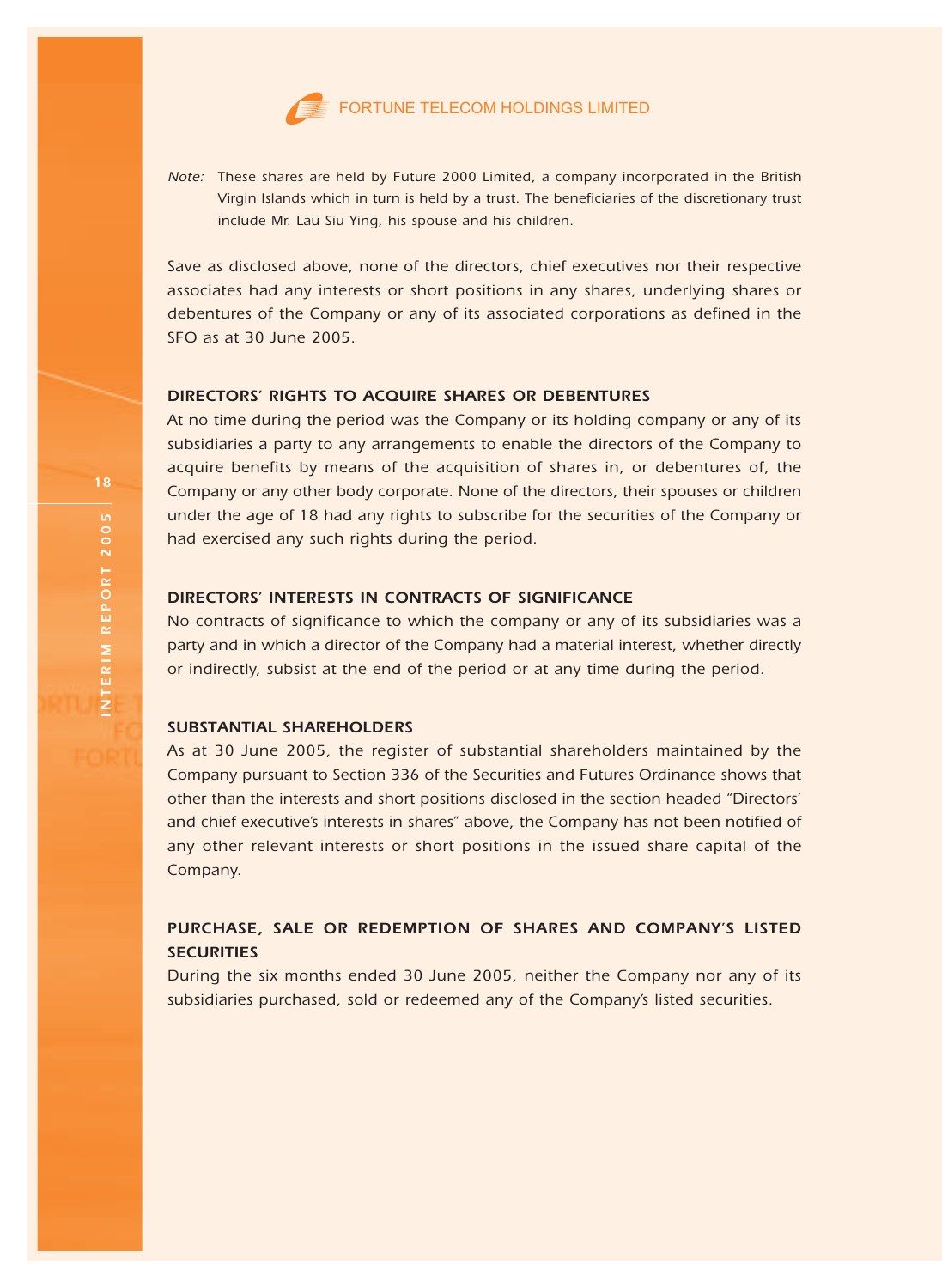# CORPORATE GOVERNANCE

# Compliance with the Code on Corporate Governance Practices

The Company is committed to maintaining high standards of corporate governance. Throughout the six months ended 30 June 2005, the Company has complied with the Code on Corporate Governance Practices (the "CG Code") as set out in Appendix 14 to the Rules Governing the Listing of Securities on The Stock Exchange of Hong Kong Limited (the "Listing Rules"), except that:

- 1. there is no separation of the role of chairman and chief executive officer. Mr. Lau Siu Ying currently assumes the role of both the Chairman and the Chief Executive Officer of the Company;
- 2. all Non-executive Directors of the Company are not appointed for a specific term as they are subject to retirement by rotation in accordance with the Company's Bye-laws; and
- 3. Mr. Lau Siu Ying, the Chairman of the Board of the Company does not need to retire by rotation.

Mr. Lau Siu Ying has been in charge of the overall management of the Company since 1992. Accordingly, although Mr. Lau Siu Ying does not meet to retire by rotation and assumes the role of both the Chairman and the Chief Executive Officer of the Company, the Company considers that such arrangement at this stage can promote the efficient formulation and implementation of the Company's strategies which will enable the Group to further develop its businesses effectively. In addition, through the supervision of the Board and the independent non-executive directors, the interests of the shareholders are adequately and fairly represented.

The Company is considering the adoption of appropriate measures to ensure that the Company's corporate governance practices are no less stringent than those in the Code.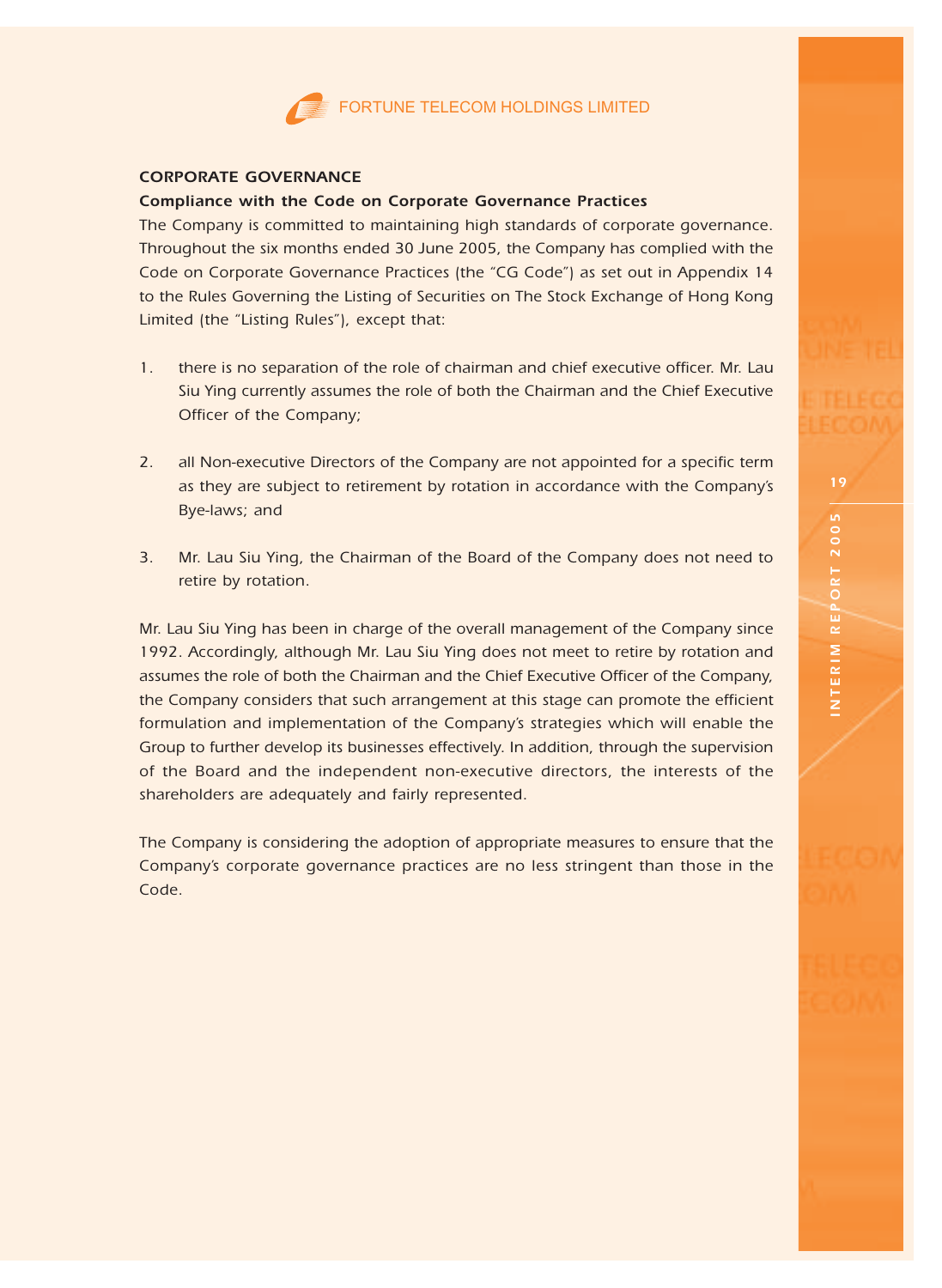

#### Audit Committee

The written term of reference which describes the authority and duties of the Audit Committee was prepared and adopted with reference to "A Guide for the Formation of an Audit Committee" and "A Guide for Effective Audit Committee" published by the Hong Kong Institute of Certified Public Accountants, and was amended in accordance with the Appendix 14 of the Listing Rules. The Audit Committee comprises of independent non-executive directors, Messrs. Chang Wing Seng, Victor, Liu Kwok Fai, Alvan and Fok Wai Ming, Eddie. The Audit Committee has reviewed with management the accounting policies and practices adopted by the Group and discussed internal controls and financial reporting matters, including the review of these unaudited interim financial statements for the six months ended 30 June 2005.

# Remuneration and Nomination Committee

The Remuneration and Nomination Committee was established in accordance with the requirements of the CG Code. The Committee comprises three independent nonexecutive directors, Messrs. Chang Wing Seng, Victor, Liu Kwok Fai, Alvan and Fok Wai Ming, Eddie. The Committee was set up to consider and approve the remuneration packages of the senior employees of the Group, including the terms of salary and bonus schemes and other long-term incentive schemes. The Committee also reviews the structure, size and composition of the Board from time to time and recommends to the Board on appointments of Directors and the succession planning for Directors.

#### Compliance with the Model Code

The Company has adopted the Model Code for Securities Transactions by Directors of Listed Issuers (the "Model Code") as set out in Appendix 10 to the Listing Rules. Having made specific enquiry of the directors of the Company, all the directors confirmed that they had complied with the required standards as set out in the Model Code throughout the review period.

> By Order of the Board Fortune Telecom Holdings Limited Lau Siu Ying Chairman

Hong Kong, 22 September 2005